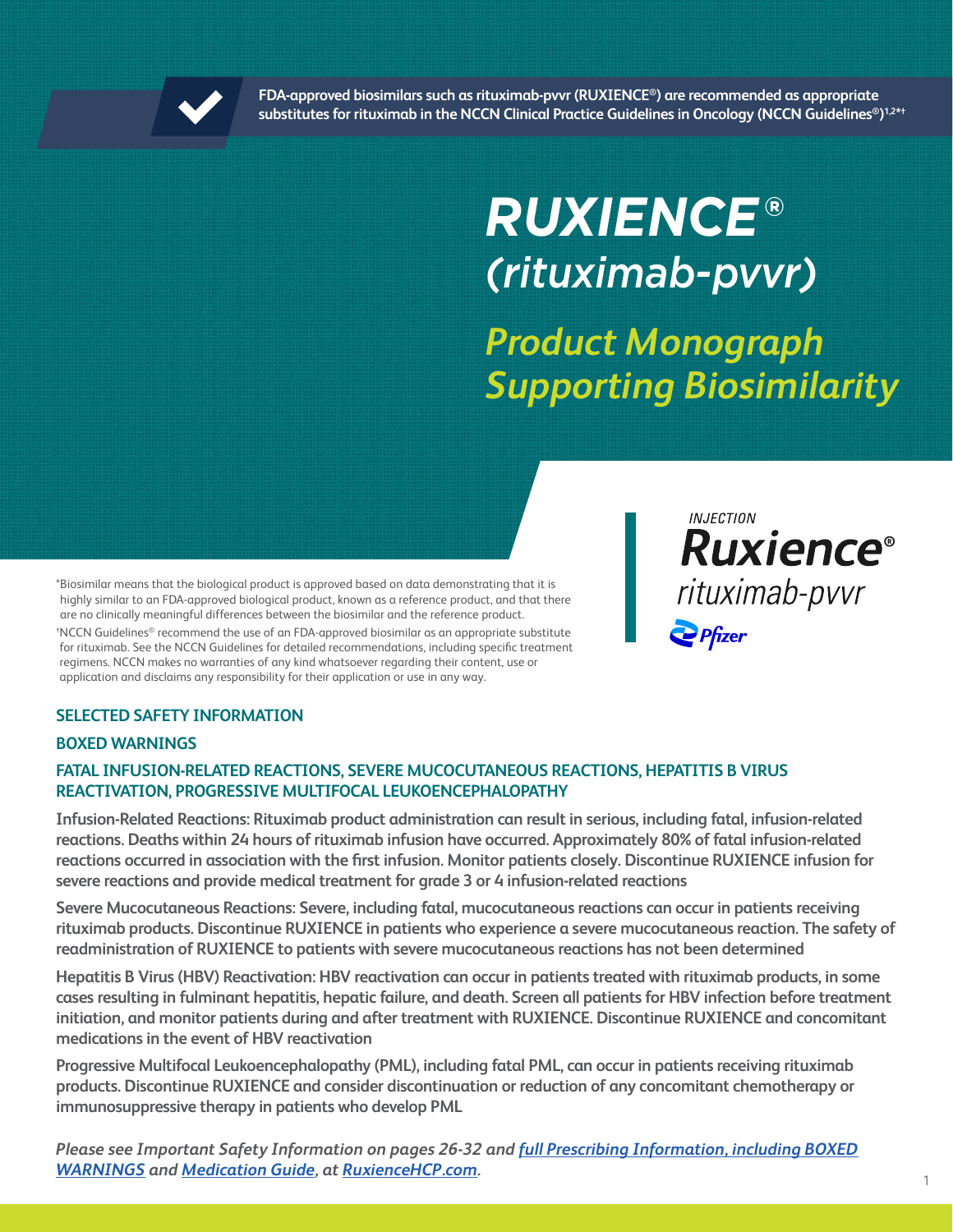

### **INDICATIONS AND USAGE**

• Non-Hodgkin's Lymphoma (NHL)

RUXIENCE® (rituximab-pvvr) is indicated for the treatment of adult patients with:

- Relapsed or refractory, low-grade or follicular, CD20-positive, B-cell NHL as a single agent
- Previously untreated follicular, CD20-positive, B-cell NHL in combination with first-line chemotherapy and, in patients achieving a complete or partial response to a rituximab product in combination with chemotherapy, as single-agent maintenance therapy
- Non-progressing (including stable disease), low-grade, CD20-positive, B-cell NHL, as a single agent after first-line cyclophosphamide, vincristine, and prednisone (CVP) chemotherapy
- Previously untreated diffuse large B-cell, CD20-positive NHL in combination with cyclophosphamide, doxorubicin, vincristine, prednisone (CHOP) or other anthracycline-based chemotherapy regimens
- Chronic Lymphocytic Leukemia (CLL)
	- In combination with fludarabine and cyclophosphamide (FC), for the treatment of adult patients with previously untreated and previously treated CD20-positive CLL
- Rheumatoid Arthritis (RA)
	- In combination with methotrexate (MTX), for the treatment of adult patients with moderately to severely active RA who have had an inadequate response to one or more tumor necrosis factor (TNF) antagonist therapies
- Granulomatosis with Polyangiitis (GPA) (Wegener's Granulomatosis) and Microscopic Polyangiitis (MPA) in adult patients in combination with glucocorticoids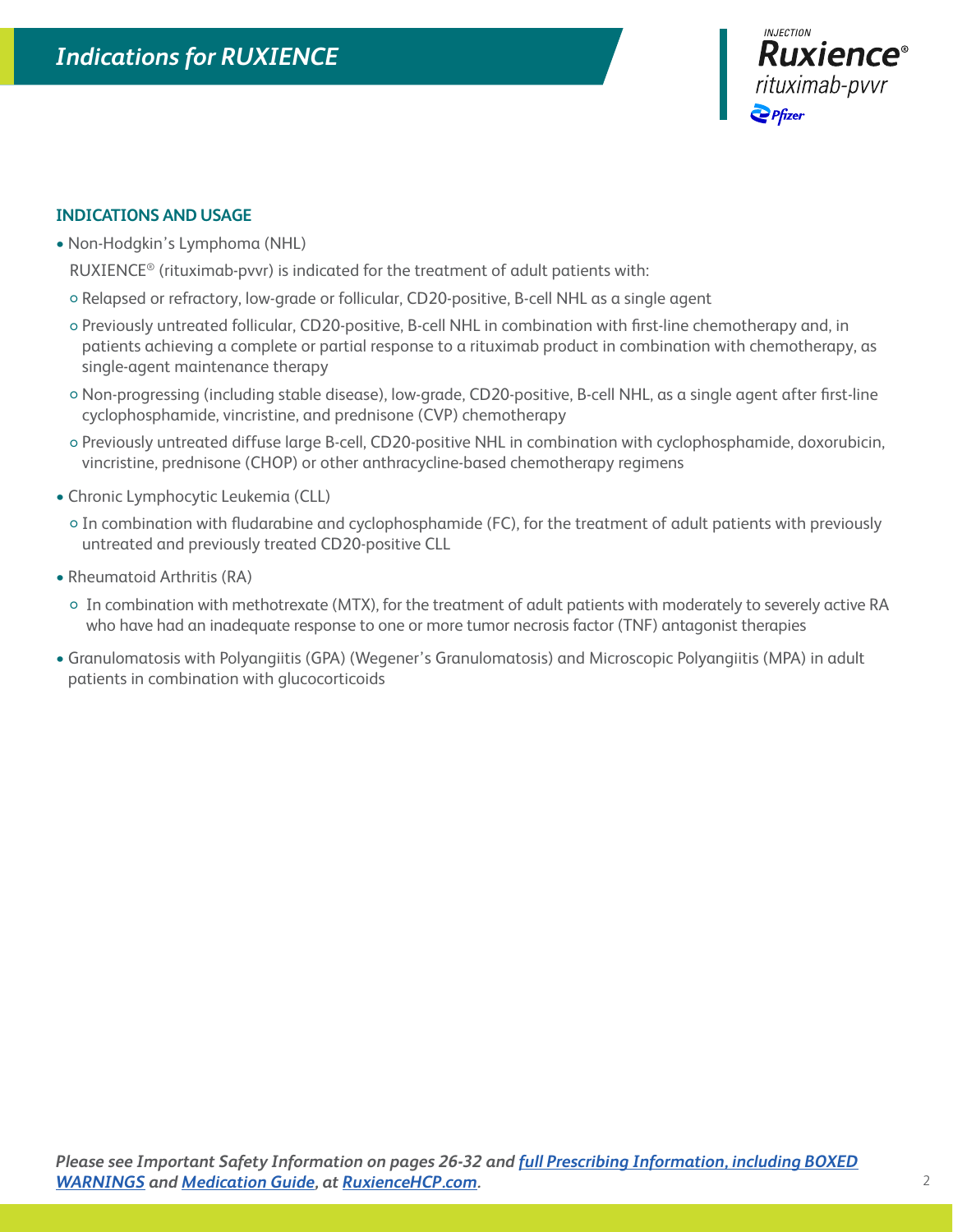

# *Table of Contents*

| <b>Section 1</b> |                                                           |  |
|------------------|-----------------------------------------------------------|--|
| 1.1              |                                                           |  |
| 1.2              |                                                           |  |
| 1.3              |                                                           |  |
| 1.4              |                                                           |  |
| 1.5              |                                                           |  |
| <b>Section 2</b> |                                                           |  |
| 2.1              |                                                           |  |
| 2.2              |                                                           |  |
| 2.3              |                                                           |  |
| <b>Section 3</b> | Totality of Evidence <b>Manual Access 2014</b>            |  |
| 3.1              |                                                           |  |
| 3.2              |                                                           |  |
| 3.3              |                                                           |  |
| 3.4              |                                                           |  |
| 3.5              |                                                           |  |
| 3.6              |                                                           |  |
| 3.7              |                                                           |  |
| 3.8              |                                                           |  |
| 3.9              |                                                           |  |
| <b>Section 4</b> | <b>Important Safety Information and Indications 26-32</b> |  |
|                  |                                                           |  |
|                  |                                                           |  |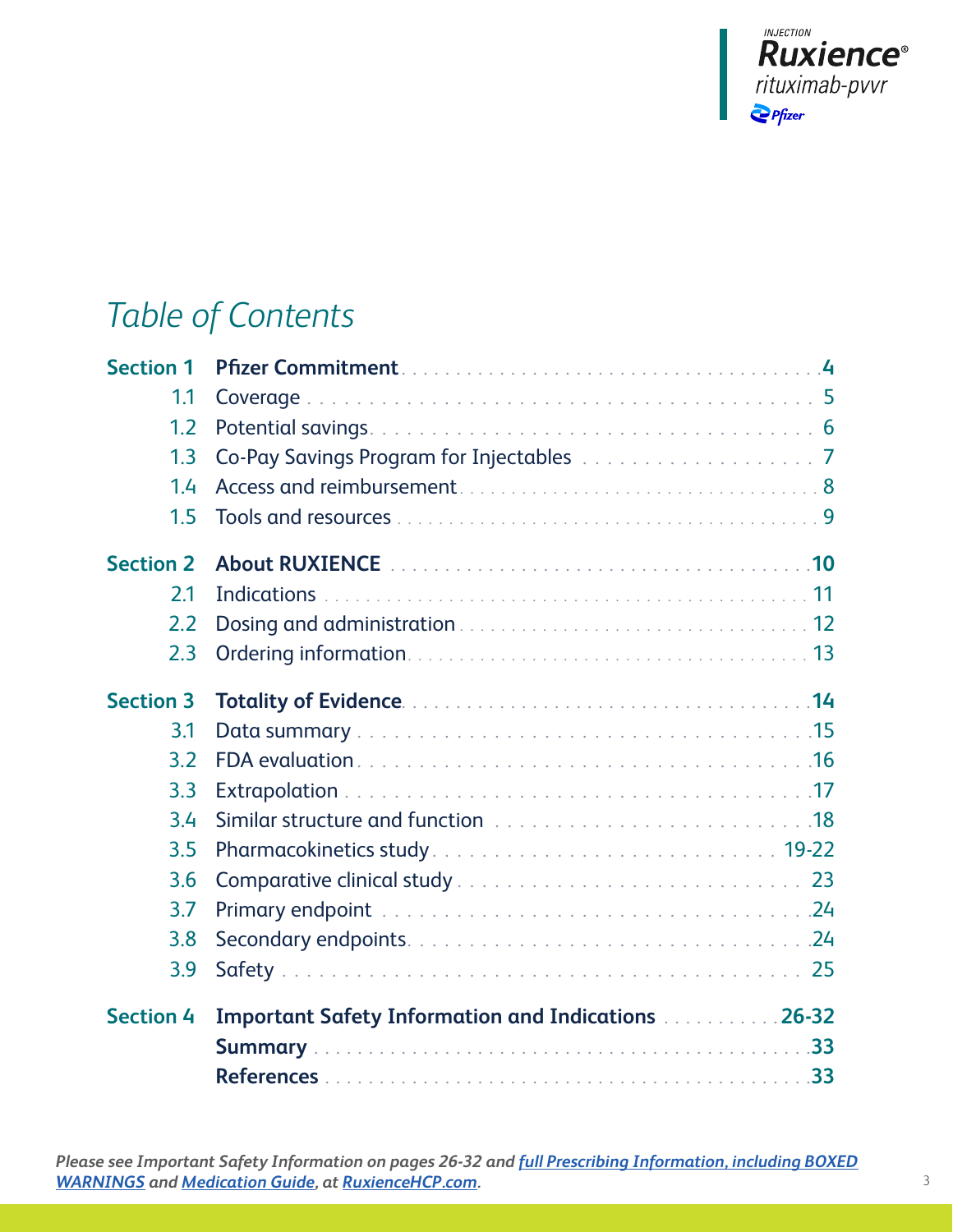

*With the largest portfolio of biosimilars—including RUXIENCE— Pfizer is committed to expanding options for patient care*<sup>3</sup>



**Pfizer has over 30 years of biologic experience, and more than a decade in the global biosimilars market.4,5**

### **SELECTED SAFETY INFORMATION**

#### **Infusion-Related Reactions (IRR)**

- Rituximab products can cause severe, including fatal, infusion-related reactions. Severe reactions typically occurred during the first infusion with time to onset of 30–120 minutes
- Rituximab product−induced infusion-related reactions and sequelae include urticaria, hypotension, angioedema, hypoxia, bronchospasm, pulmonary infiltrates, acute respiratory distress syndrome, myocardial infarction, ventricular fibrillation, cardiogenic shock, anaphylactoid events, or death
- Premedicate patients with an antihistamine and acetaminophen prior to dosing. For patients with rheumatoid arthritis (RA), granulomatosis with polyangiitis (GPA) (Wegener's granulomatosis), and microscopic polyangiitis (MPA), methylprednisolone 100 mg intravenously or its equivalent is recommended 30 minutes prior to each infusion. Institute medical management (eg, glucocorticoids, epinephrine, bronchodilators, or oxygen) for infusion-related reactions as needed. Depending on the severity of the infusion-related reaction and the required interventions, temporarily or permanently discontinue RUXIENCE. Resume infusion at a minimum 50% reduction in rate after symptoms have resolved
- Closely monitor the following patients: those with preexisting cardiac or pulmonary conditions, those who experienced prior cardiopulmonary adverse reactions, and those with high numbers of circulating malignant cells (≥25,000/mm<sup>3</sup>)

*Please see Important Safety Information on pages 26-32 and [full Prescribing Information, including BOXED](http://labeling.pfizer.com/ShowLabeling.aspx?id=12090) [WARNINGS](http://labeling.pfizer.com/ShowLabeling.aspx?id=12090) and [Medication Guide](http://labeling.pfizer.com/ShowLabeling.aspx?id=12090§ion=MedGuide), at [RuxienceHCP.com.](https://www.pfizerpro.com/product/ruxience/hcp)*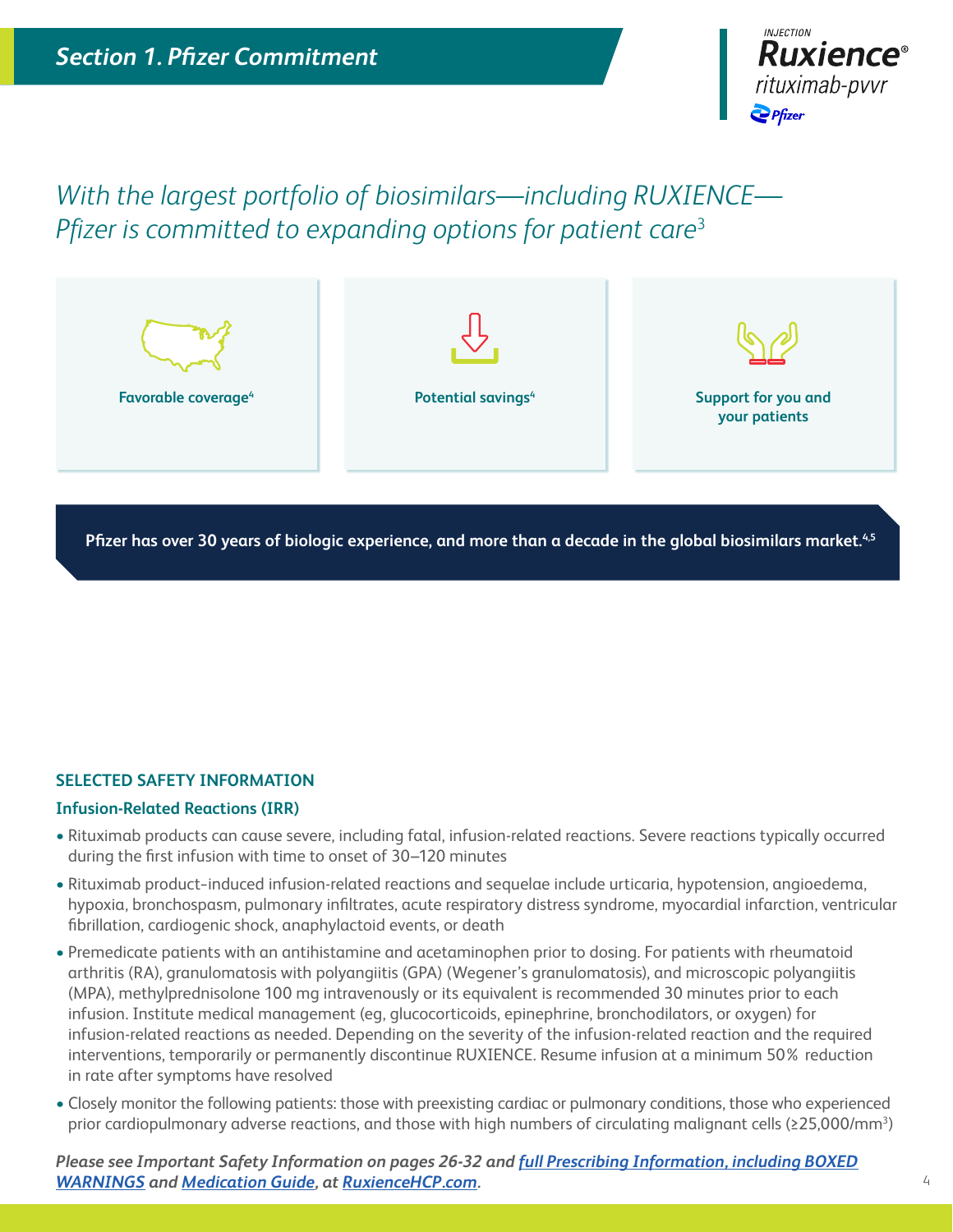

**1.1:** *Coverage*

# *RUXIENCE coverage for oncology patients*

**97% of commercially insured patients have access to RUXIENCE nationwide4 \***

• 93% of Medicare lives covered, including managed Medicare<sup>4\*</sup>

\*Medical policy data are current as of November 2021. Please verify individual patient benefits to confirm coverage.

### **SELECTED SAFETY INFORMATION**

#### **Severe Mucocutaneous Reactions**

- Mucocutaneous reactions, some with fatal outcome, can occur in patients treated with rituximab products. These reactions include paraneoplastic pemphigus, Stevens-Johnson syndrome, lichenoid dermatitis, vesiculobullous dermatitis, and toxic epidermal necrolysis
- The onset of these reactions has been variable and includes reports with onset on the first day of rituximab exposure. Discontinue RUXIENCE in patients who experience a severe mucocutaneous reaction. The safety of readministration of rituximab products to patients with severe mucocutaneous reactions has not been determined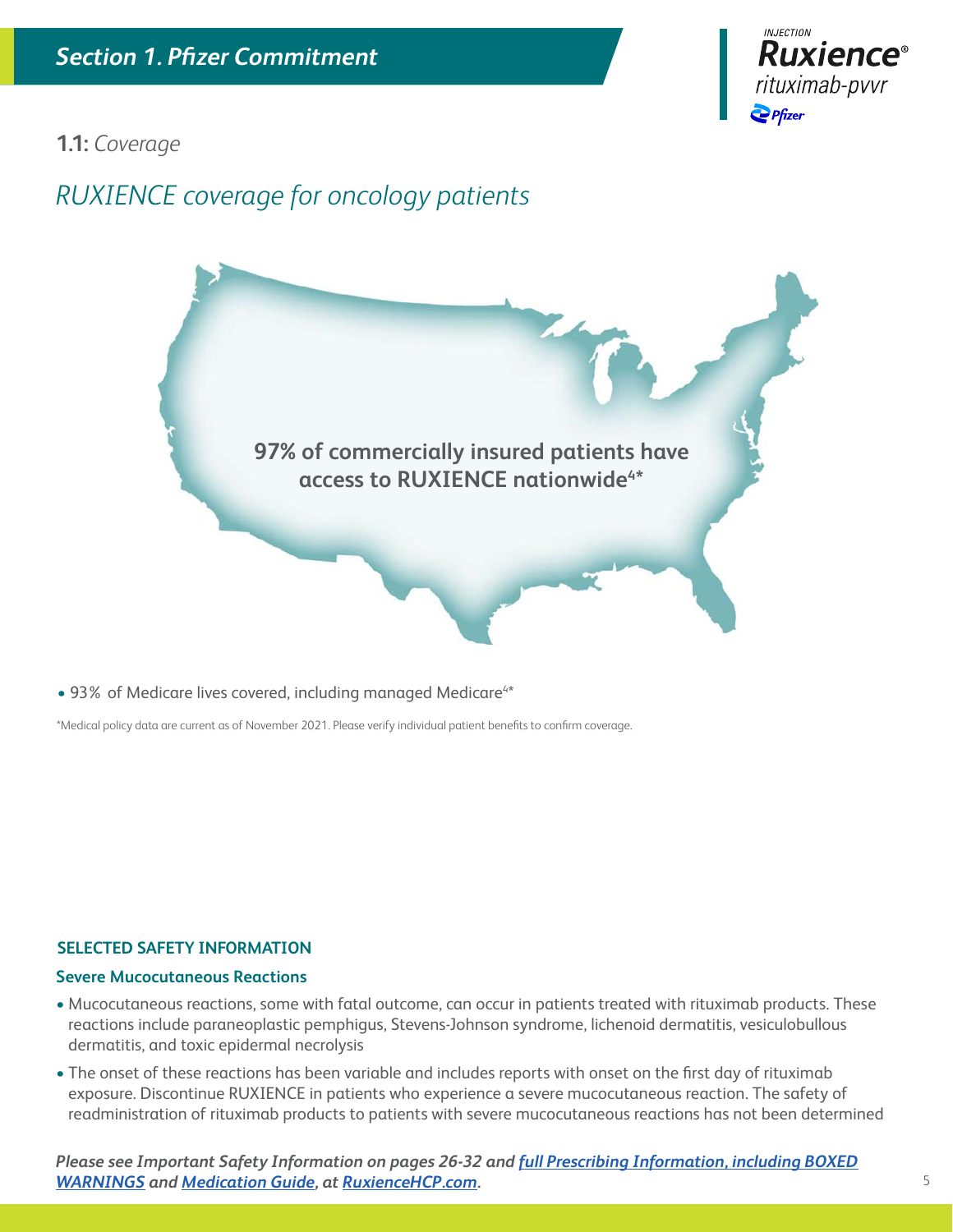

### **1.2:** *Potential savings*

# *Potential cost savings with RUXIENCE*

**Wholesale acquisition cost (WAC)\* represents a 24% discount vs Rituxan® (rituximab) per 10 mg4**



**\*WAC is a manufacturer's undiscounted or list price to wholesalers/direct purchasers and, therefore, is not inclusive of discounts to payers, providers, distributors, and other purchasing organizations. Data as of December 2021.**

**An estimated cumulative maximum potential savings over 10 years from implementation of all available biosimilars could reach as much as \$150 billion.6†**

† Estimated reduction in direct spending on biologic drugs between 2017 and 2026 (RAND Corporation). Based on an assumption of a biosimilar market share of 50% and biosimilar prices at 50% of the reference product.

### **SELECTED SAFETY INFORMATION**

### **Hepatitis B Virus (HBV) Reactivation**

- HBV reactivation, in some cases resulting in fulminant hepatitis, hepatic failure, and death, can occur in patients treated with drugs classified as CD20-directed cytolytic antibodies, including rituximab products. Cases have been reported in patients who are hepatitis B surface antigen (HBsAg) positive and also in patients who are HBsAg negative but are hepatitis B core antibody (anti-HBc) positive. Reactivation has also occurred in patients who appear to have resolved hepatitis B infection (ie, HBsAg negative, anti-HBc positive, and hepatitis B surface antibody [anti-HBs] positive)
- HBV reactivation is defined as an abrupt increase in HBV replication manifesting as a rapid increase in serum HBV DNA level or detection of HBsAg in a person who was previously HBsAg negative and anti-HBc positive. Reactivation of HBV replication is often followed by hepatitis, ie, increase in transaminase levels. In severe cases, increase in bilirubin levels, liver failure, and death can occur
- Screen all patients for HBV infection by measuring HBsAg and anti-HBc before initiating treatment with RUXIENCE. For patients who show evidence of prior hepatitis B infection (HBsAg positive [regardless of antibody status] or HBsAg negative but anti-HBc positive), consult with physicians with expertise in managing hepatitis B regarding monitoring and consideration for HBV antiviral therapy before and/or during RUXIENCE treatment
- Monitor patients with evidence of current or prior HBV infection for clinical and laboratory signs of hepatitis or HBV reactivation during and for several months following RUXIENCE therapy. HBV reactivation has been reported up to 24 months following completion of rituximab therapy
- In patients who develop reactivation of HBV while on RUXIENCE, immediately discontinue RUXIENCE and any concomitant chemotherapy, and institute appropriate treatment. Insufficient data exist regarding the safety of resuming rituximab product treatment in patients who develop HBV reactivation. Resumption of RUXIENCE treatment in patients whose HBV reactivation resolves should be discussed with physicians with expertise in managing HBV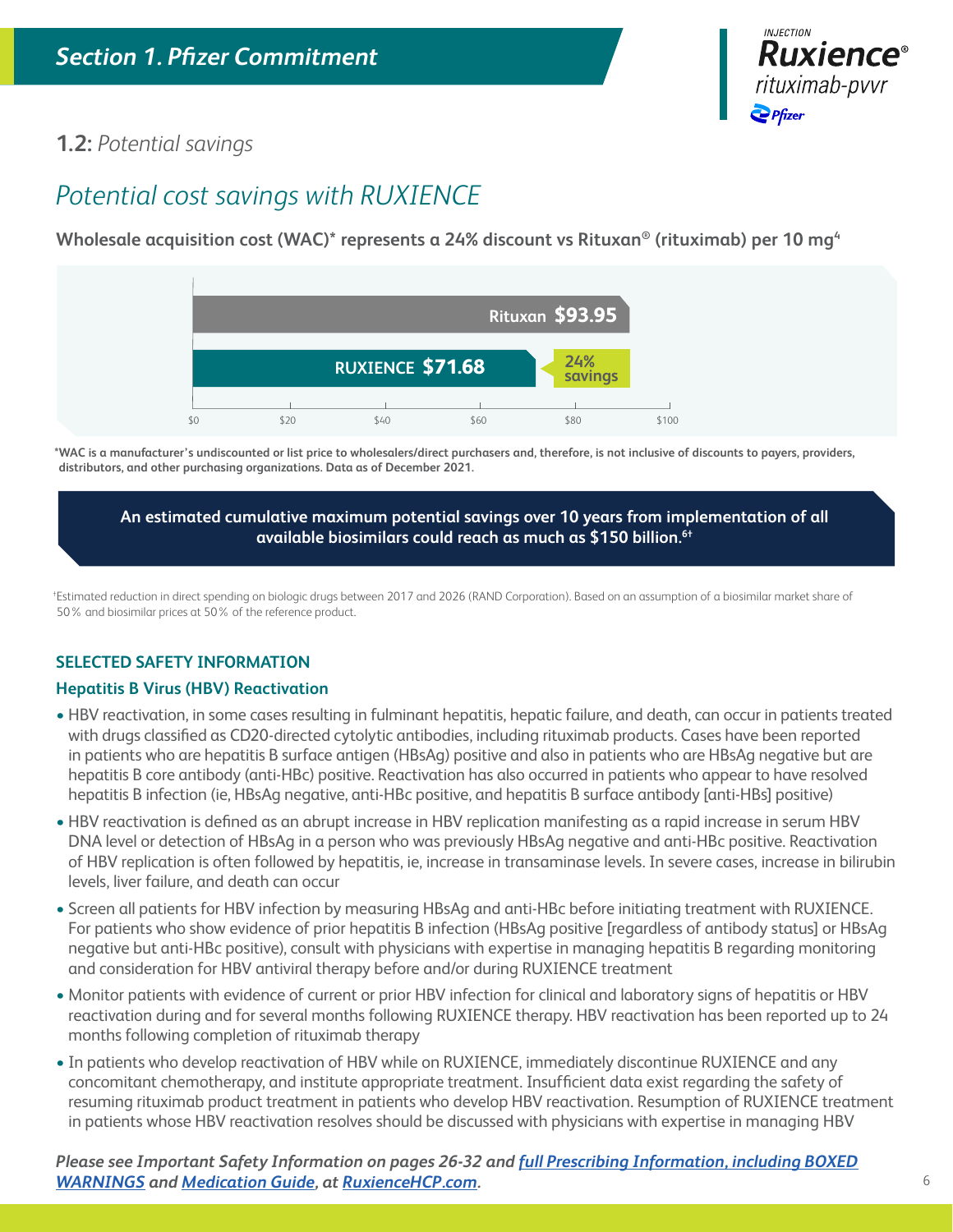

### **1.3:** *Co-Pay Savings Program for Injectables*

# *Pfizer Oncology Together*™ *Co-Pay Savings Program for Injectables*



# **Eligible,**\* **commercially insured patients**†**may pay as little as \$0 per RUXIENCE treatment.**‡  **Limits, terms, and conditions apply.**

- This program covers up to **\$25,000 per calendar year**§
- There are **no income requirements** for patients to qualify
- For information on enrollment, claims submissions, and reimbursement, visit **PfizerOncologyTogether.com** to download the Co-Pay Savings Program Brochure

#### **\*Terms and Conditions:**

By using this program, you acknowledge that you currently meet the eligibility criteria and will comply with the terms and conditions described below:

- The Pfizer Oncology Together Co-Pay Savings Program for Injectables for RUXIENCE is not valid for patients who are enrolled in a state or federally funded insurance program, including but not limited to Medicare, Medicaid, TRICARE, Veterans Affairs health care, a state prescription drug assistance program, or the Government Health Insurance Plan available in Puerto Rico (formerly known as "La Reforma de Salud").
- Program offer is not valid for cash-paying patients.
- Patients prescribed RUXIENCE for pemphigus vulgaris are not eligible for this co-pay savings program.
- With this program, eligible patients may pay as little as \$0 co-pay per RUXIENCE treatment, subject to a maximum benefit of \$25,000 per calendar year for out-ofpocket expenses for RUXIENCE including co-pays or coinsurances.
- The amount of any benefit is the difference between your co-pay and \$0.
- After the maximum of \$25,000 you will be responsible for the remaining monthly out-of-pocket costs.
- Patient must have private insurance with coverage of RUXIENCE.
- This offer is not valid when the entire cost of your prescription drug is eligible to be reimbursed by your private insurance plans or other private health or pharmacy benefit programs.
- You must deduct the value of this assistance from any reimbursement request submitted to your private insurance plan, either directly by you or on your behalf.
- You are responsible for reporting use of the program to any private insurer, health plan, or other third party who pays for or reimburses any part of the prescription filled using the program, as may be required.
- You should not use the program if your insurer or health plan prohibits use of manufacturer co-pay assistance programs.
- This program is not valid where prohibited by law.
- This program cannot be combined with any other savings, free trial or similar offer for the specified prescription.

#### • **Co-pay card will be accepted only at participating pharmacies.**

- **This program is not health insurance.**
- This program is good only in the U.S. and Puerto Rico.
- This program is limited to 1 per person during this offering period and is not transferable.
- No other purchase is necessary.
- Data related to your redemption of the program assistance may be collected, analyzed, and shared with Pfizer, for market research and other purposes related to assessing Pfizer's programs. Data shared with Pfizer will be aggregated and de-identified; it will be combined with data related to other assistance redemptions and will not identify you.
- Pfizer reserves the right to rescind, revoke or amend this program without notice.
- This program may not be available to patients in all states.
- For more information about Pfizer, visit www.pfizer.com.
- For more information about the Pfizer Oncology Together Co-Pay Savings Program for Injectables, visit [pfizeroncologytogether.com,](http://pfizeroncologytogether.com) call 1-877-744-5675, or write to Pfizer Oncology Together Co-Pay Savings Program for Injectables
- P.O. Box 220366

Charlotte, NC 28222

• Program terms and offer will expire at the end of each calendar year. Before the calendar year ends, you will receive information and eligibility requirements for continued participation.

† For patients to be eligible for the Injectables Co-Pay Program for RUXIENCE, they must have commercial insurance that covers RUXIENCE and they cannot be enrolled in a state or federally funded insurance program. Whether a co-pay expense is eligible for the Injectables Co-Pay Program for RUXIENCE benefit will be determined at the time the benefit is paid. Co-pay expenses must be in connection with a separately paid claim for RUXIENCE administered in the outpatient setting.

‡ The Injectables Co-Pay Program for RUXIENCE will pay the co-pay for RUXIENCE up to the annual assistance limit of \$25,000 per calendar year per patient.

§ The Injectables Co-Pay Program for RUXIENCE provides assistance for eligible, commercially insured patients prescribed RUXIENCE for co-pays or coinsurance incurred for RUXIENCE up to \$25,000 per calendar year. It does not cover or provide support for supplies, services, procedures, or any other physician-related services associated with RUXIENCE treatment.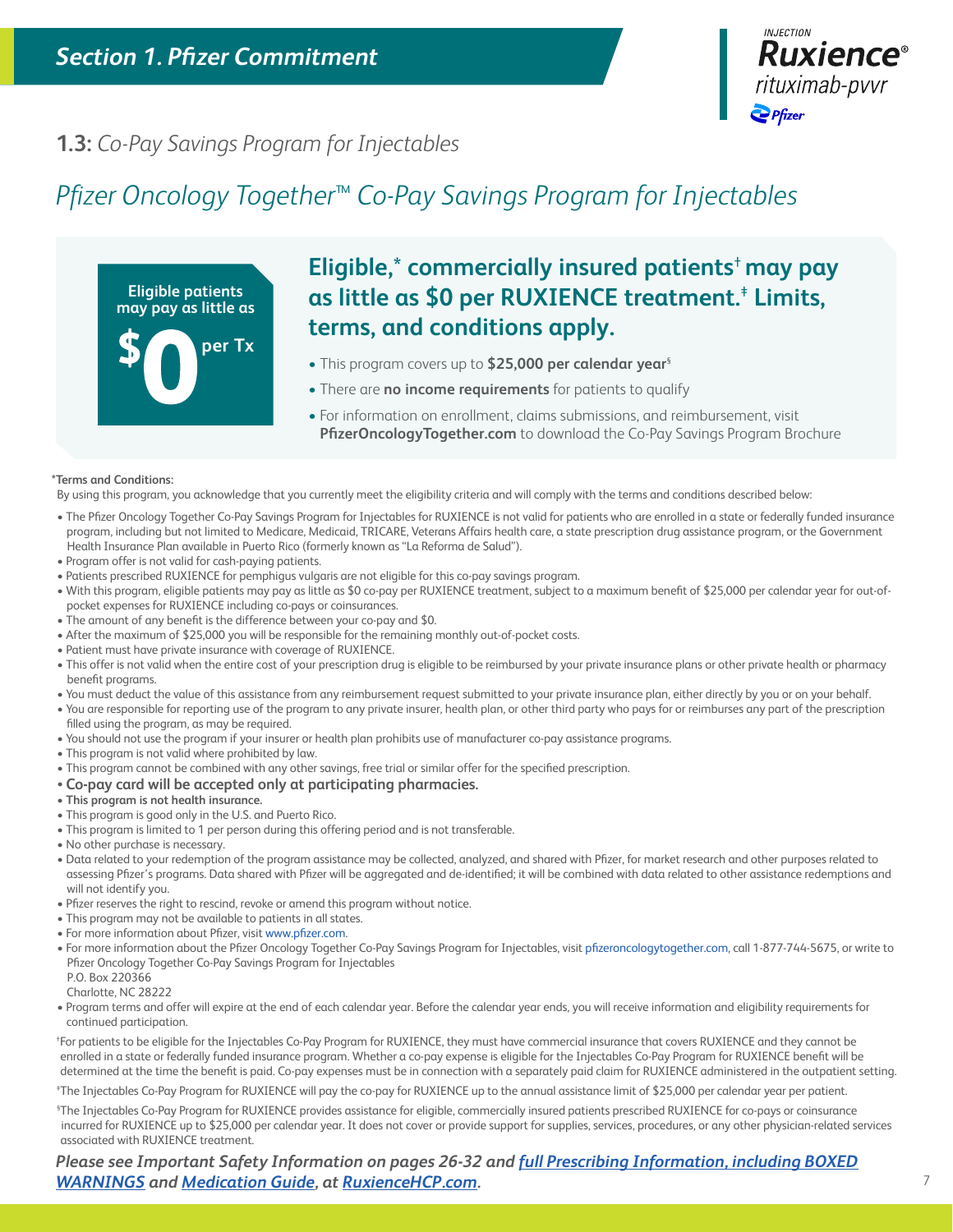

### **1.4:** *Access and reimbursement*

# **Pfizer Oncology** together™

Patient Support. Financial Assistance. Together.



### *Navigating access and reimbursement. Together.*

If patients need access or reimbursement support, Pfizer Oncology Together is here to help.

### **Benefits Verification**

We can help determine a patient's coverage and out-of-pocket costs.

### **Prior Authorization (PA) Assistance**

We can coordinate with a patient's insurer to determine the PA requirements. After a PA request is submitted, we can follow up with the payer until a final outcome is determined.

### **Appeals Assistance**

We can review the reasons for a denied claim and provide information on payer requirements. After an appeal is submitted, we can follow up with the payer until a final outcome is determined.

### **Product Distribution**

RUXIENCE is available through most major wholesalers.

### **Billing and Coding Assistance for IV Products**

For your patient claim submissions, we provide easy access to sample forms and template letters, along with billing and coding information for physician's office and hospital outpatient settings of care.

### **Dedicated Local Support**

A Pfizer Oncology Account Specialist can provide detailed information on Pfizer Oncology medications and access resources. In addition, they can help you and your office staff contact a Pfizer Field Reimbursement Manager (FRM) in your area.

FRMs are trained to help address specific access issues—in person or over the phone. They can help educate your staff on our access and reimbursement resources and help address challenging or urgent Pfizer Oncology patient cases you have sent to Pfizer Oncology Together.



**FOR LIVE, PERSONALIZED SUPPORT**  Call **1-877-744-5675** (Monday–Friday 8 AM–8 PM ET)

**VISIT [PfizerOncologyTogether.com](http://PfizerOncologyTogether.com)**

### **SELECTED SAFETY INFORMATION**

### **Progressive Multifocal Leukoencephalopathy (PML)**

• JC virus infection resulting in progressive multifocal leukoencephalopathy (PML) and death can occur in rituximab product−treated patients with hematologic malignancies or with autoimmune diseases. The majority of patients with hematologic malignancies diagnosed with PML received rituximab in combination with chemotherapy or as part of a hematopoietic stem cell transplant. The patients with autoimmune diseases had prior or concurrent immunosuppressive therapy. Most cases of PML were diagnosed within 12 months of their last infusion of rituximab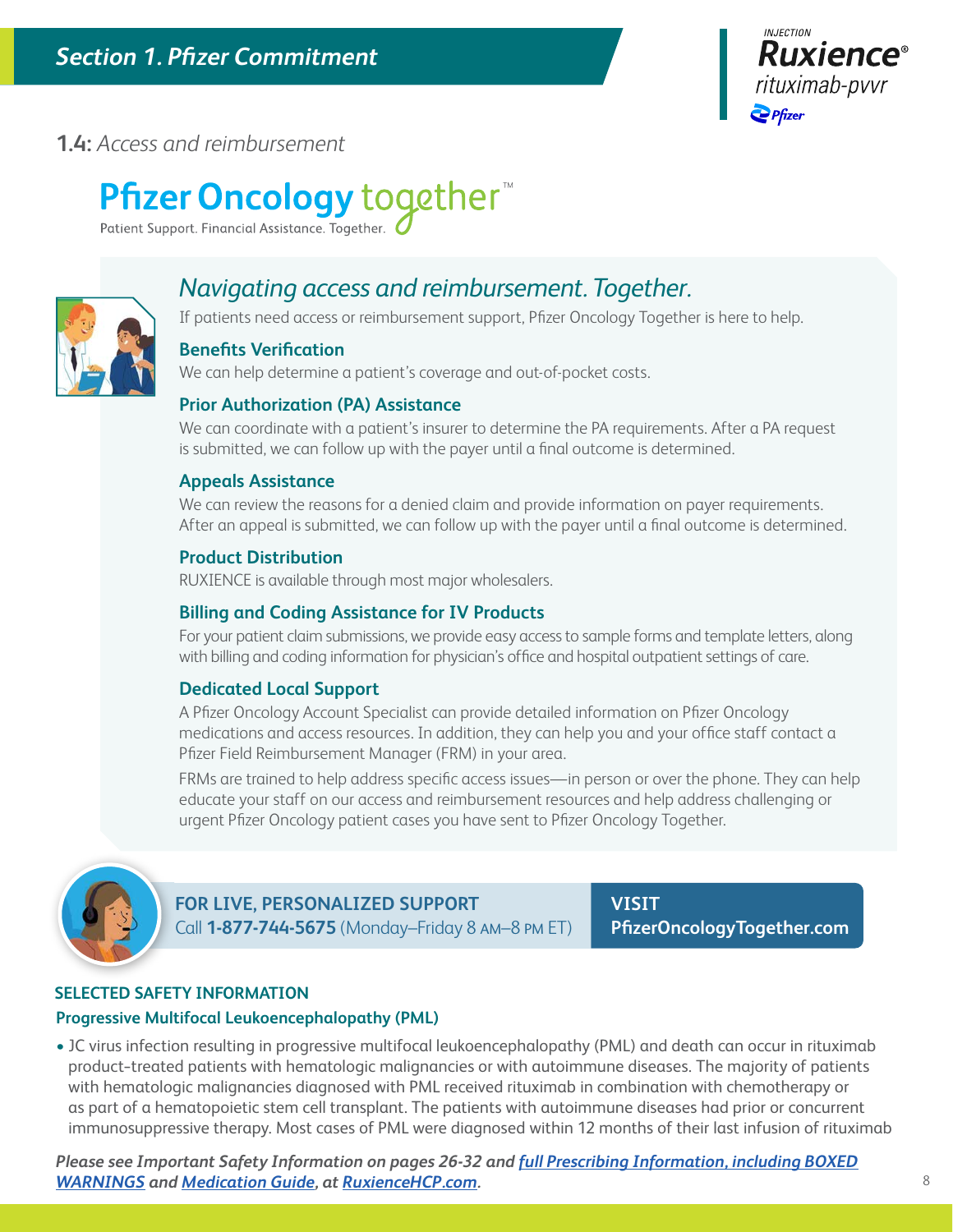

þ,

### **1.5:** *Tools and resources*

# *Pfizer is committed to supporting you and your patients*

**Eligible patients may pay as little as**

**per Tx**

**For commercially insured patients Co-Pay Savings Program for Injectables**

Finding financial support options. Together.

**Limits, terms, and conditions apply.** Please see page 7 for terms and conditions.

### **[PfizerBiosimilarsResource.com](http://PfizerBiosimilarsResource.com)**

Downloadable tools are available to help support you when implementing Pfizer biosimilars into your practice.



# Pfizer Oncology together

**FOR LIVE, PERSONALIZED SUPPORT**  Call **1-877-744-5675** (Monday–Friday 8 AM–8 PM ET) or Visit **[PfizerOncologyTogether.com](http://PfizerOncologyTogether.com)**

### **[ThisIsLivingWithCancer.com](http://ThisIsLivingWithCancer.com)**

**A free app designed to help manage life with cancer**

Help your patients and their caregivers stay connected and get organized by telling them about **LivingWith™**.





Patients treated for RA with RUXIENCE can receive support through Pfizer enCompass®. For assistance, call Pfizer enCompass at 1-844-722-6672 Monday–Friday, 8 AM–8 PM ET.

### **SELECTED SAFETY INFORMATION**

### **Progressive Multifocal Leukoencephalopathy (PML) (continued)**

• Consider the diagnosis of PML in any patient presenting with new-onset neurologic manifestations. Evaluation of PML includes, but is not limited to, consultation with a neurologist, brain MRI, and lumbar puncture. Discontinue RUXIENCE and consider discontinuation or reduction of any concomitant chemotherapy or immunosuppressive therapy in patients who develop PML

#### **Tumor Lysis Syndrome (TLS)**

- Acute renal failure, hyperkalemia, hypocalcemia, hyperuricemia, or hyperphosphatemia from tumor lysis, some fatal, can occur within 12–24 hours after the first infusion of RUXIENCE in patients with non-Hodgkin's lymphoma (NHL). A high number of circulating malignant cells (≥25,000/mm<sup>3</sup>), or high tumor burden, confers a greater risk of TLS
- Administer aggressive intravenous hydration and antihyperuricemic therapy in patients at high risk for TLS. Correct electrolyte abnormalities, monitor renal function and fluid balance, and administer supportive care, including dialysis as indicated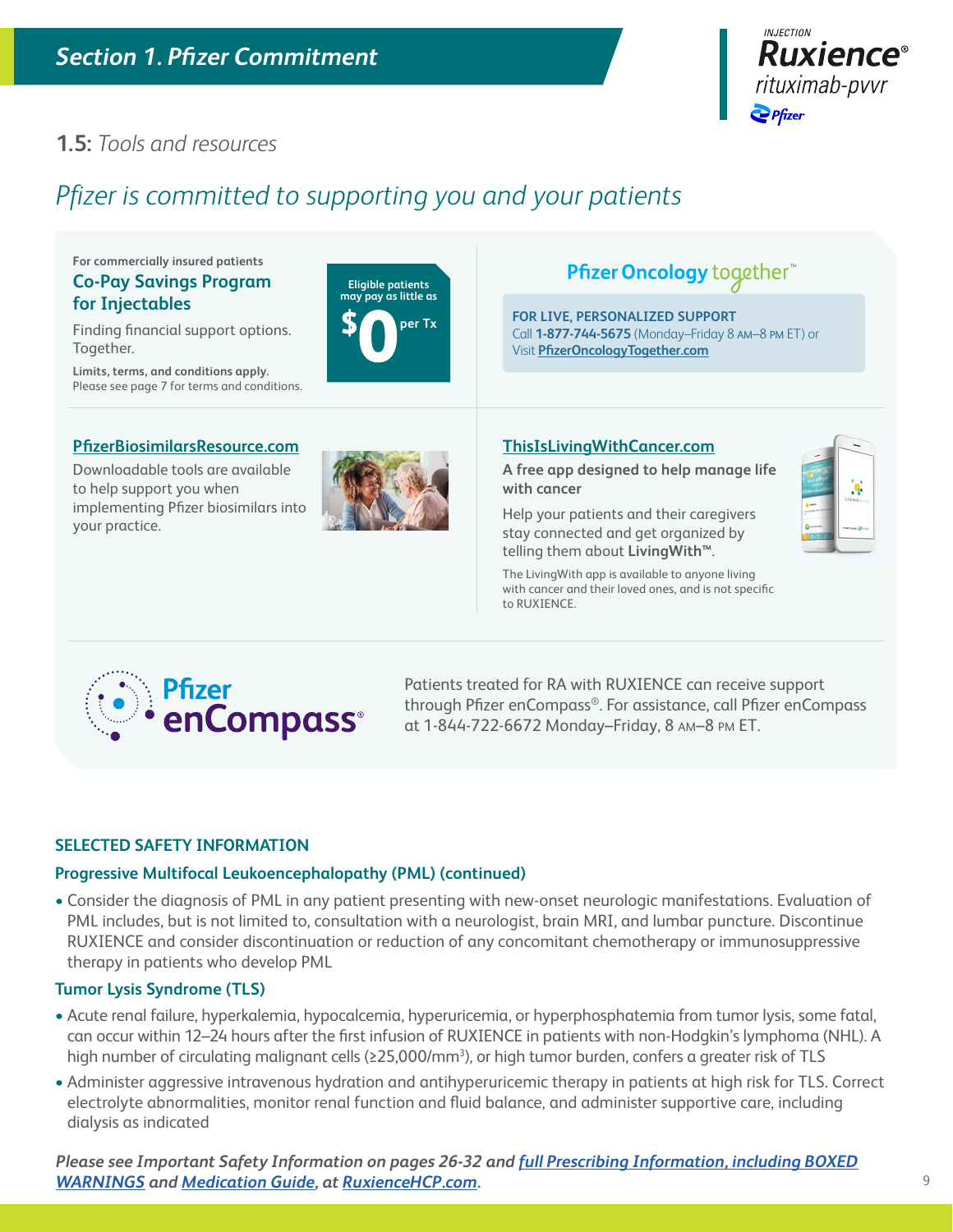

# *RUXIENCE is a biosimilar to Rituxan*® *(rituximab)*<sup>7</sup>



### **SELECTED SAFETY INFORMATION**

#### **Infections**

- Serious, including fatal, bacterial, fungal, and new or reactivated viral infections can occur during and following the completion of rituximab product−based therapy. Infections have been reported in some patients with prolonged hypogammaglobulinemia (defined as hypogammaglobulinemia >11 months after rituximab exposure)
- New or reactivated viral infections included cytomegalovirus, herpes simplex virus, parvovirus B19, varicella zoster virus, West Nile virus, and hepatitis B and C. Discontinue RUXIENCE for serious infections and institute appropriate anti-infective therapy
- RUXIENCE is not recommended for use in patients with severe, active infections

#### **Cardiovascular Adverse Reactions**

• Cardiac adverse reactions, including ventricular fibrillation, myocardial infarction, and cardiogenic shock, may occur in patients receiving rituximab products. Discontinue infusions for serious or life-threatening cardiac arrhythmias. Perform cardiac monitoring during and after all infusions of RUXIENCE for patients who develop clinically significant arrhythmias, or who have a history of arrhythmia or angina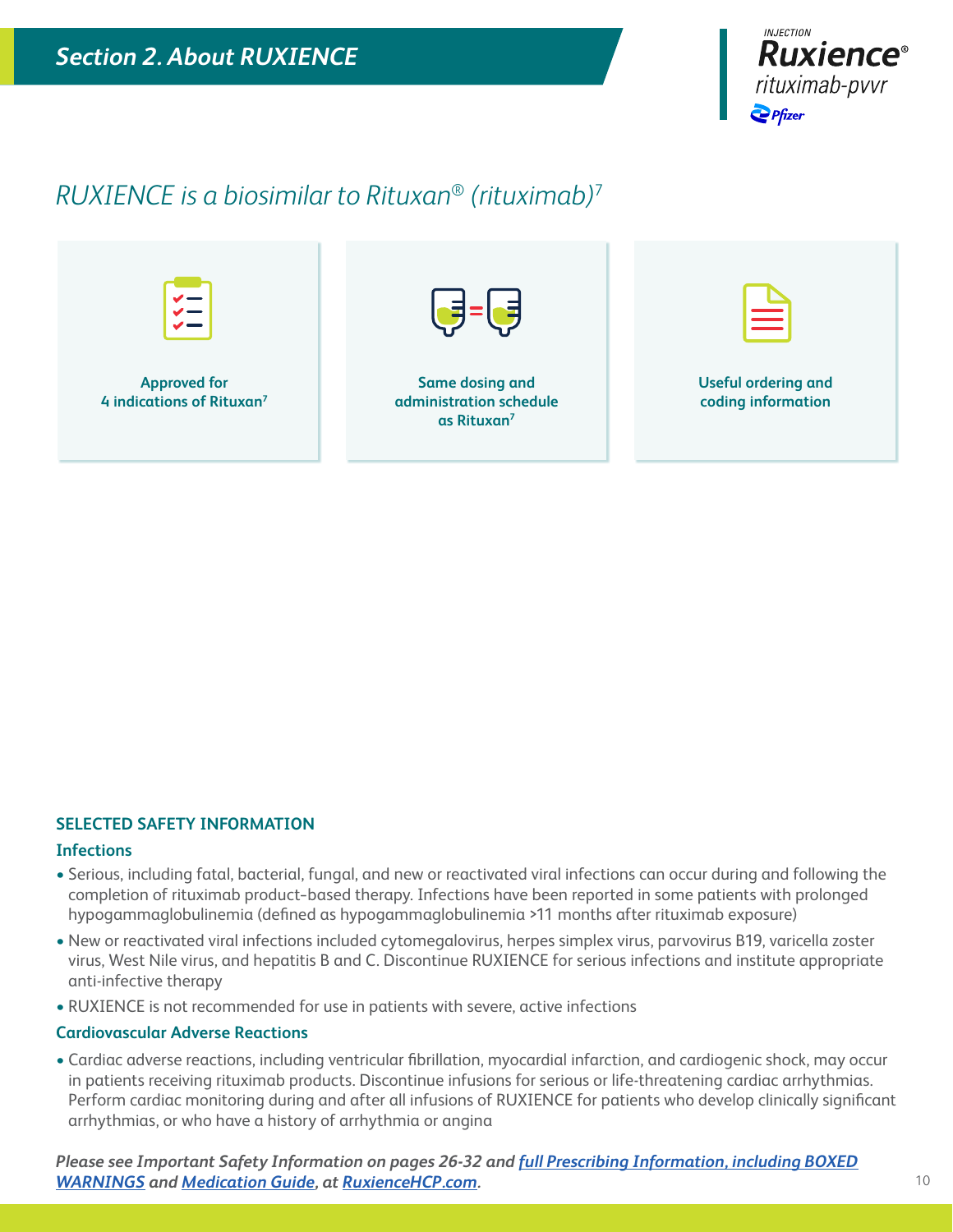

### **2.1:** *Indications*

*RUXIENCE is FDA approved for the following listed indications of Rituxan*® *(rituximab)*<sup>7</sup>

### **INDICATIONS AND USAGE**



### **Non-Hodgkin's Lymphoma (NHL)**

**For the treatment of adult patients with:**

- **•** Relapsed or refractory, low-grade or follicular, CD20-positive, B-cell NHL as a single agent
- **•** Previously untreated follicular, CD20-positive, B-cell NHL in combination with first-line chemotherapy and, in patients achieving a complete or partial response to a rituximab product in combination with chemotherapy, as single-agent maintenance therapy
- **•** Non-progressing (including stable disease), low-grade, CD20-positive, B-cell NHL as a single agent after first-line cyclophosphamide, vincristine, and prednisone (CVP) chemotherapy
- **•** Previously untreated diffuse large B-cell, CD20-positive NHL in combination with cyclophosphamide, doxorubicin, vincristine, and prednisone (CHOP) or other anthracycline-based chemotherapy regimens



### **Chronic Lymphocytic Leukemia (CLL)**

In combination with fludarabine and cyclophosphamide (FC), for the treatment of adult patients with previously untreated and previously treated CD20-positive CLL



### **Rheumatoid Arthritis (RA)**

In combination with methotrexate (MTX), for the treatment of adult patients with moderately to severely active RA who have had an inadequate response to one or more tumor necrosis factor (TNF) antagonist therapies



### **Granulomatosis with Polyangiitis (GPA) (Wegener's Granulomatosis) and Microscopic Polyangiitis (MPA)**

In adult patients in combination with glucocorticoids

### **SELECTED SAFETY INFORMATION**

### **Renal Toxicity**

• Severe, including fatal, renal toxicity can occur after rituximab product administration in patients with NHL. Renal toxicity has occurred in patients who experience TLS and in patients with NHL administered concomitant cisplatin therapy during clinical trials. The combination of cisplatin and RUXIENCE is not an approved treatment regimen. Monitor closely for signs of renal failure and discontinue RUXIENCE in patients with a rising serum creatinine or oliguria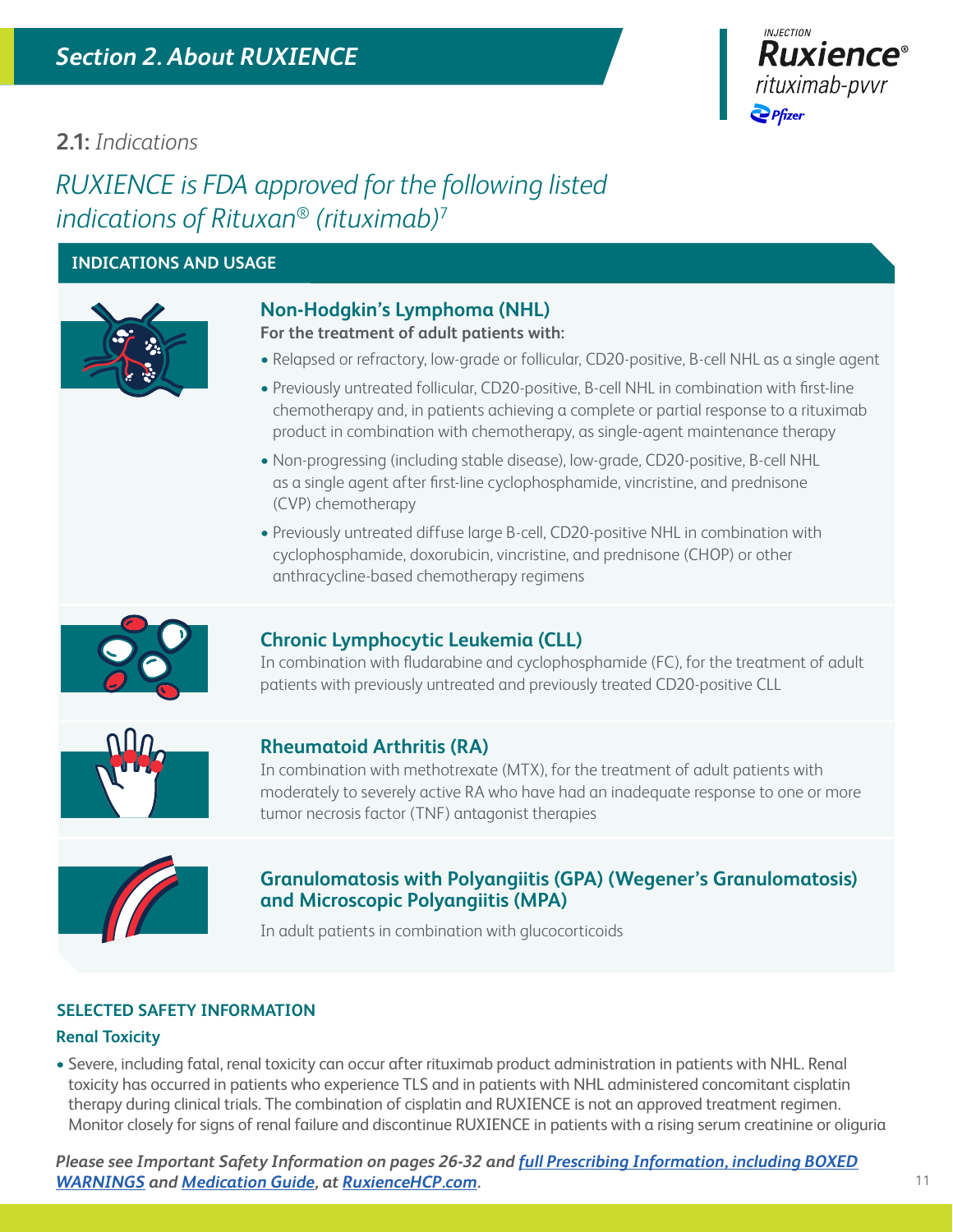

### **2.2:** *Dosing and administration*

# *RUXIENCE has the same dosing and administration schedule as Rituxan*® *(rituximab)*<sup>7</sup>

| <b>INDICATIONS AND USAGE</b>                                                                                                                                                                                                    | <b>DOSING*</b>                                                                                                                                                                                                                                                                                   |
|---------------------------------------------------------------------------------------------------------------------------------------------------------------------------------------------------------------------------------|--------------------------------------------------------------------------------------------------------------------------------------------------------------------------------------------------------------------------------------------------------------------------------------------------|
| Non-Hodgkin's Lymphoma (NHL) <sup>+</sup><br>· Relapsed or refractory, low-grade or follicular,<br>CD20-positive, B-cell NHL<br>• Retreatment for relapsed or refractory, low-grade<br>or follicular, CD20-positive, B-cell NHL | • 375 mg/m <sup>2</sup> once weekly for 4 or 8 doses<br>• 375 mg/m <sup>2</sup> once weekly for 4 doses                                                                                                                                                                                          |
| · Previously untreated follicular, CD20-positive,<br><b>B-cell NHL</b>                                                                                                                                                          | • 375 mg/m <sup>2</sup> on day 1 of each chemotherapy cycle for up to 8 doses. In patients<br>with complete or partial response, initiate RUXIENCE maintenance 8 weeks<br>after rituximab product + chemotherapy completion. Administer RUXIENCE<br>as a single agent every 8 weeks for 12 doses |
| . Non-progressing, low-grade, CD20-positive, B-cell<br>NHL, after first-line CVP chemotherapy                                                                                                                                   | • 375 mg/m <sup>2</sup> once weekly for 4 doses at 6-month intervals (on completion<br>of 6-8 cycles of CVP chemotherapy) for a maximum of 16 doses                                                                                                                                              |
| · Diffuse large B-cell NHL                                                                                                                                                                                                      | • 375 mg/m <sup>2</sup> on day 1 of each chemotherapy cycle for up to 8 infusions                                                                                                                                                                                                                |
| <b>Chronic Lymphocytic Leukemia (CLL)</b>                                                                                                                                                                                       | • 375 mg/m <sup>2</sup> on the day prior to the initiation of FC chemotherapy<br>• Then 500 mg/m <sup>2</sup> on day 1 of cycles 2-6 (every 28 days)                                                                                                                                             |
| <b>Rheumatoid Arthritis (RA)</b>                                                                                                                                                                                                | • Two 1000-mg intravenous infusions separated by 2 weeks<br>· Subsequent courses should be administered every 24 weeks or based on<br>clinical evaluation, but not sooner than every 16 weeks<br>• RUXIENCE is given in combination with MTX                                                     |
| <b>Granulomatosis with Polyangiitis (GPA)</b><br>(Wegener's Granulomatosis)<br>and Microscopic Polyangiitis (MPA)                                                                                                               | • Induction dose: 375 mg/m <sup>2</sup> once weekly for 4 weeks for active GPA or MPA <sup>+</sup><br>• Follow-up dose <sup>§</sup> : Two 500-mg infusions separated by 2 weeks, followed<br>by 500 mg every 6 months                                                                            |

CVP=cyclophosphamide, vincristine, and prednisone; FC=fludarabine and cyclophosphamide; MTX=methotrexate.

\*Please see the Dosage and Administration section in the full Prescribing Information for additional details, including important dosing information, premedication and prophylactic medications, and administration and storage instructions.†

For administration of Zevalin® (ibritumomab tiuxetan) for the treatment for NHL, please see the full Prescribing Information.‡

Please see the Dosage and Administration section in the full Prescribing Information for additional details, including recommended glucocorticoid administration and other dosing considerations.

Follow-up dosing for patients who have achieved disease control with induction treatment.

### **SELECTED SAFETY INFORMATION**

#### **Bowel Obstruction and Perforation**

• Abdominal pain, bowel obstruction, and perforation, in some cases leading to death, can occur in patients receiving rituximab products in combination with chemotherapy. In postmarketing reports, the mean time to documented gastrointestinal perforation was 6 (range 1–77) days in patients with NHL. Evaluate if symptoms of obstruction such as abdominal pain or repeated vomiting occur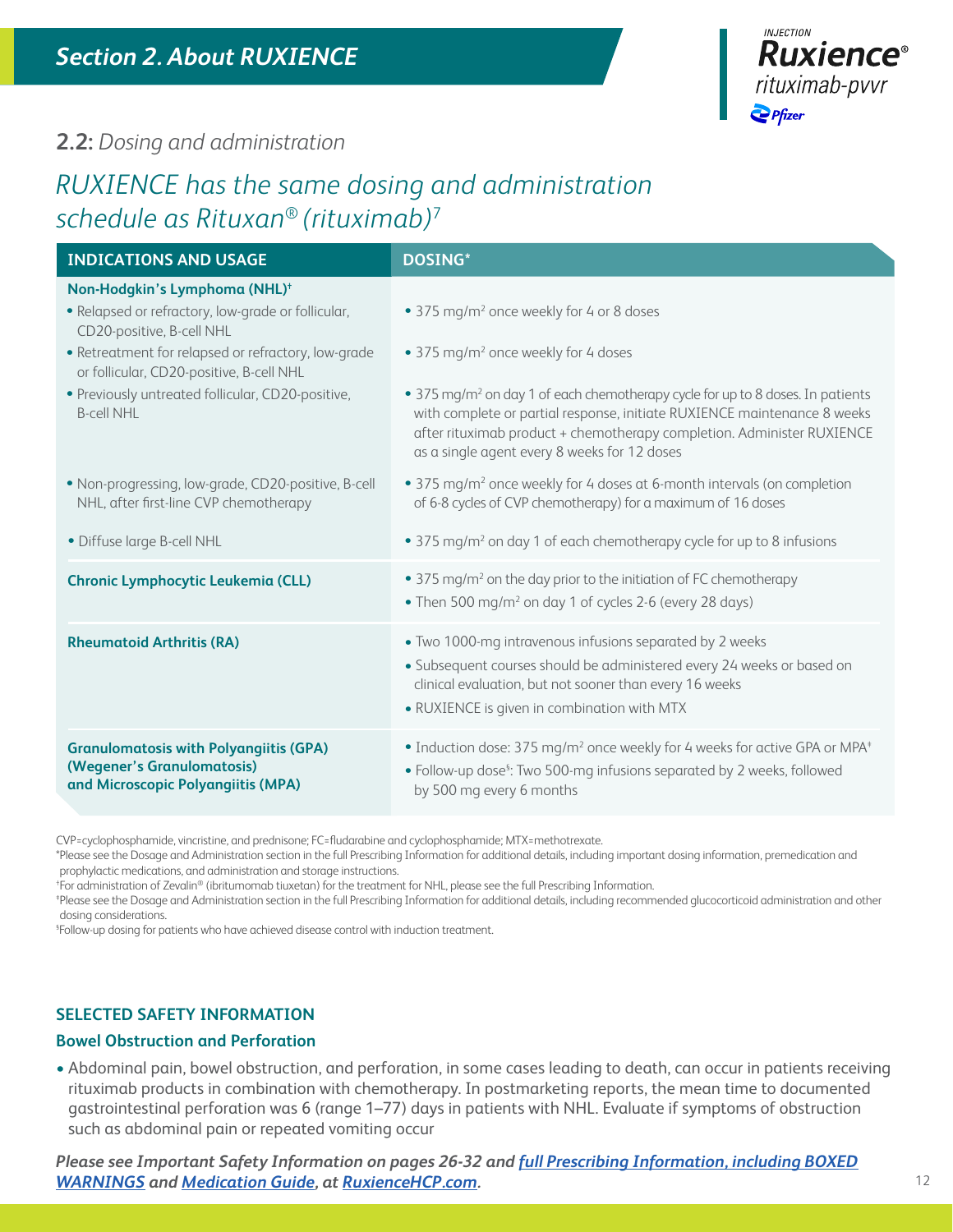

### **2.3:** *Ordering information*

# *RUXIENCE is available in single-dose vials for intravenous infusion*<sup>7</sup>

### **Ordering RUXIENCE—What you need to know7,8**

| <b>Unit of Sale</b>            | 100 mg/10 mL SDV        | 500 mg/50 mL SDV  |  |  |
|--------------------------------|-------------------------|-------------------|--|--|
| <b>Unit of Sale NDC</b>        | 0069-0238-01            | 0069-0249-01      |  |  |
| <b>Unit of Sale Quantity</b>   | 1 vial per carton       | 1 vial per carton |  |  |
| <b>Unit of Sale List Price</b> | \$716.80<br>\$3,584.00  |                   |  |  |
| <b>HCPCS Code</b>              | 05119                   |                   |  |  |
| <b>OPPS Status</b>             | G: Pass-through payment |                   |  |  |

OPPS=Outpatient Prospective Payment System; SDV=single-dose vial.



Available in **100 mg/10 mL SDVs** and **500 mg/50 mL SDVs**







**Keep in original carton** and protect from light. Do not freeze or shake the vial or carton



\*Diluted RUXIENCE solutions for infusion may be stored refrigerated at 2 to 8 °C (36 to 46 °F) for 24 hours. Complete administration within 8 hours from removal from refrigeration. No incompatibilities between RUXIENCE and polyvinylchloride bags have been observed.

### **SELECTED SAFETY INFORMATION**

### **Immunization**

- The safety of immunization with live viral vaccines following rituximab product therapy has not been studied, and vaccination with live virus vaccines is not recommended before or during treatment
- For patients treated with RUXIENCE, physicians should review the patient's vaccination status and patients should, if possible, be brought up to date with all immunizations in agreement with current immunization guidelines prior to initiating RUXIENCE; administer nonlive vaccines at least 4 weeks prior to a course of RUXIENCE
- The effect of rituximab on immune responses was assessed in a randomized, controlled study in patients with RA treated with rituximab and methotrexate (MTX) compared to patients treated with MTX alone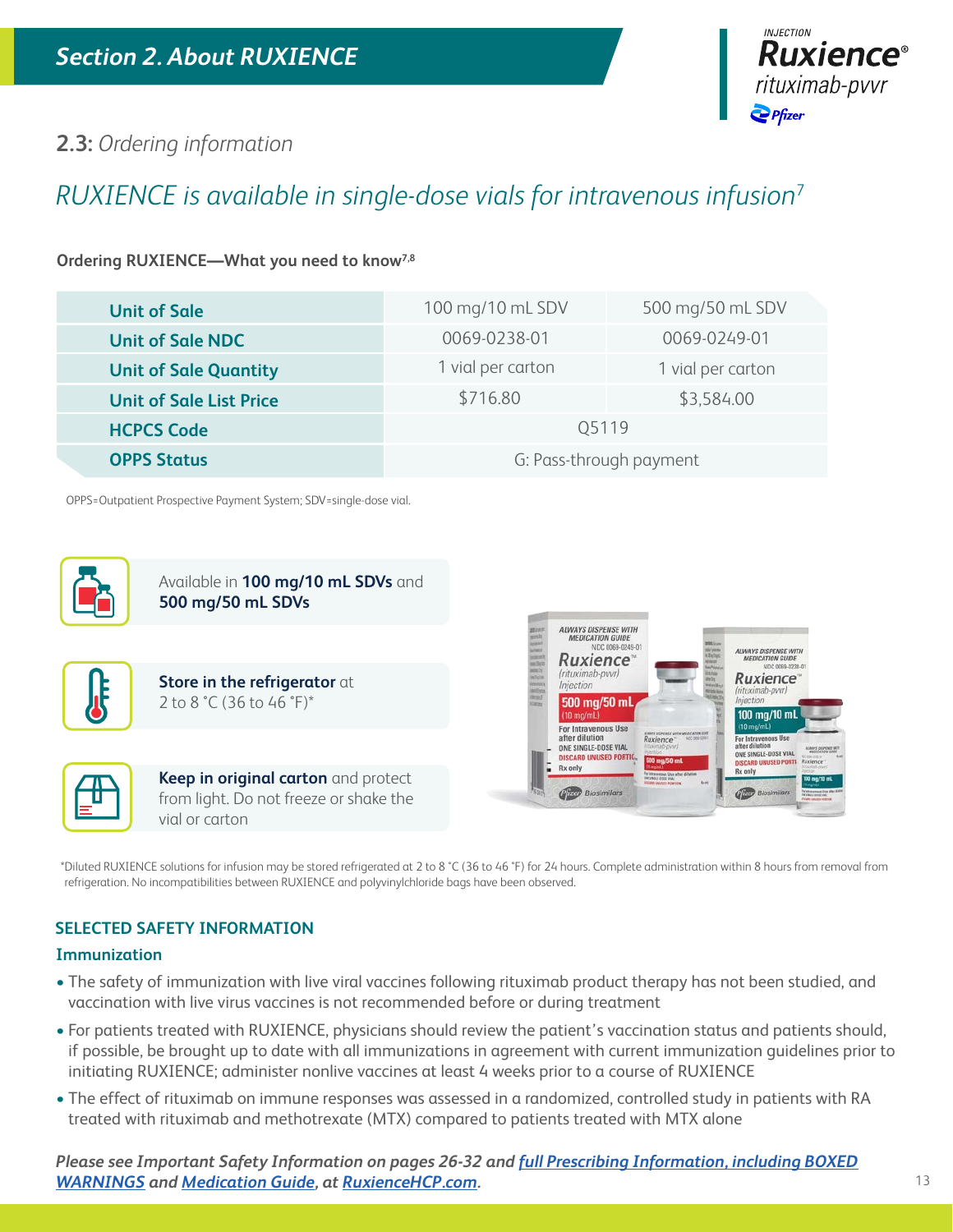

# *A totality of evidence supports biosimilarity to Rituxan*® *(rituximab)*7,9



**FDA-approved biosimilars such as rituximab-pvvr (RUXIENCE®) are recommended as appropriate**  substitutes for rituximab in the NCCN Clinical Practice Guidelines in Oncology (NCCN Guidelines<sup>®</sup>).<sup>1,2\*</sup>

\*NCCN Guidelines® recommend the use of an FDA-approved biosimilar as an appropriate substitute for rituximab. See the NCCN Guidelines for detailed recommendations, including specific treatment regimens. NCCN makes no warranties of any kind whatsoever regarding their content, use or application and disclaims any responsibility for their application or use in any way.

#### **SELECTED SAFETY INFORMATION**

#### **Immunization (continued)**

- A response to pneumococcal vaccination (a T-cell–independent antigen) as measured by an increase in antibody titers to at least 6 of 12 serotypes was lower in patients treated with rituximab plus MTX as compared to patients treated with MTX alone (19% vs 61%). A lower proportion of patients in the rituximab plus MTX group developed detectable levels of anti-keyhole limpet hemocyanin antibodies (a novel protein antigen) after vaccination compared to patients on MTX alone (47% vs 93%)
- A positive response to tetanus toxoid vaccine (a T-cell–dependent antigen with existing immunity) was similar in patients treated with rituximab plus MTX compared to patients on MTX alone (39% vs 42%). The proportion of patients maintaining a positive Candida skin test (to evaluate delayed type hypersensitivity) was also similar (77% of patients on rituximab plus MTX vs 70% of patients on MTX alone)
- Most patients in the rituximab-treated group had B-cell counts below the lower limit of normal at the time of immunization. The clinical implications of these findings are not known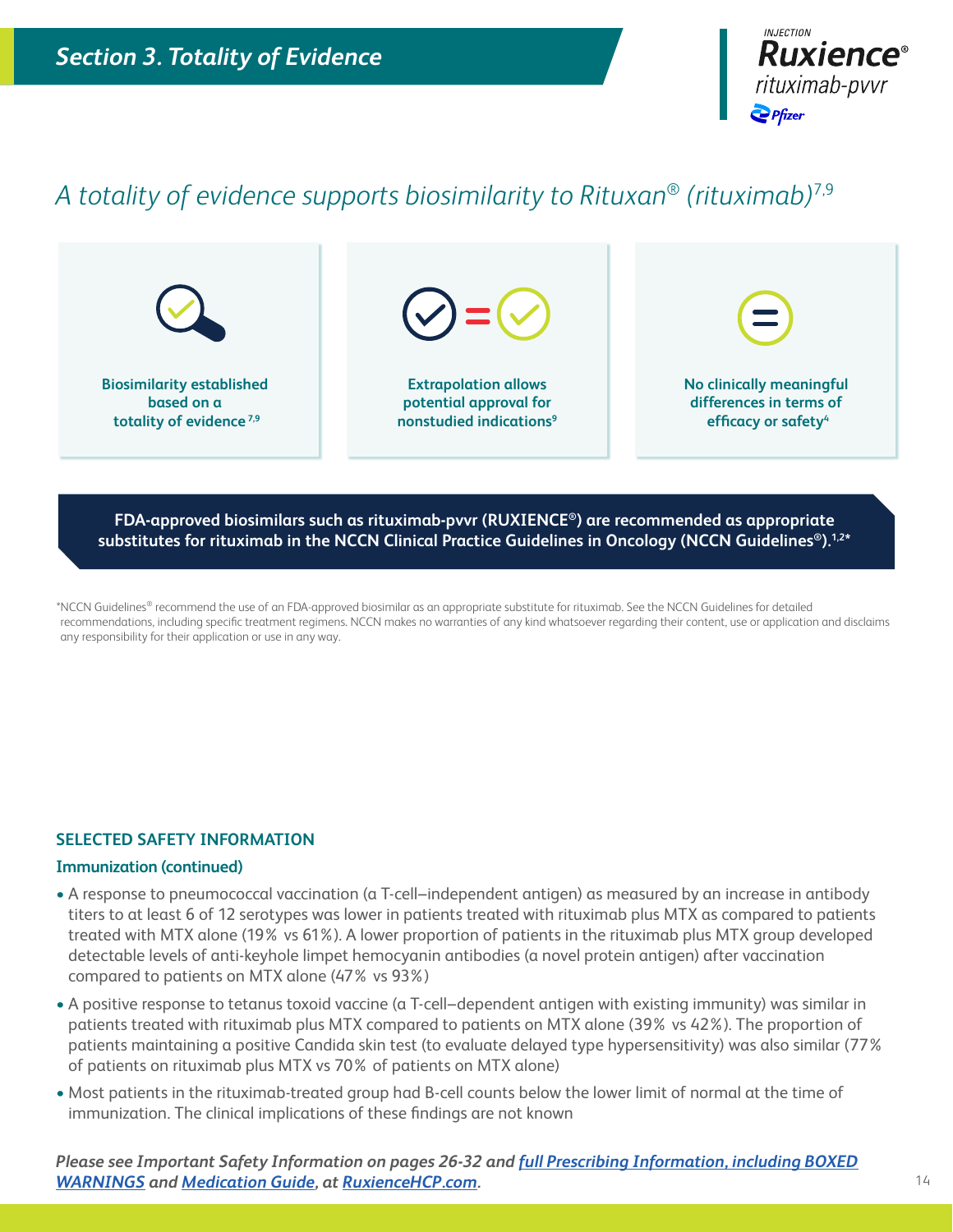### **3.1:** *Data summary*

# *RUXIENCE was approved by the FDA based on the totality of evidence demonstrating it is highly similar to Rituxan*® *(rituximab)*7,9

| <b>CLINICAL</b><br><b>STUDY</b>                   | RUXIENCE showed no clinically meaningful difference compared with Rituximab-EU <sup>4*†</sup><br>. In a study of patients with CD20-positive, low-tumor burden follicular lymphoma, <sup>†</sup> RUXIENCE<br>demonstrated statistical equivalence to Rituximab-EU<br>- ORR was 75.5% vs 70.7% for RUXIENCE and Rituximab-EU, respectively<br>(95% CI: -4.16%, 13.47%)                                                                                                                                                                                                                                                                                                                      |  |
|---------------------------------------------------|--------------------------------------------------------------------------------------------------------------------------------------------------------------------------------------------------------------------------------------------------------------------------------------------------------------------------------------------------------------------------------------------------------------------------------------------------------------------------------------------------------------------------------------------------------------------------------------------------------------------------------------------------------------------------------------------|--|
| <b>CLINICAL</b><br><b>PHARMACOLOGY</b><br>(PK/PD) | <b>RUXIENCE demonstrated PK similarity to Rituxan4</b><br>• In a phase 1/2 study, the 90% CIs for the test-to-reference ratios of $C_{max}$ and AUC <sub>0-</sub> were<br>within the bioequivalence window of 80% to 125% for pairwise comparisons of RUXIENCE<br>to Rituximab-EU, RUXIENCE to Rituximab-US, and Rituximab-EU to Rituximab-US                                                                                                                                                                                                                                                                                                                                              |  |
| <b>NONCLINICAL</b>                                | <b>RUXIENCE demonstrated similarity to Rituximab-EU based on TK and</b><br>tolerability properties <sup>4</sup><br>. Findings from the 2 comparative GLP-compliant toxicity studies with the incorporation of PD,<br>PK/TK, and immunogenicity assessments demonstrated that RUXIENCE and licensed rituximab<br>product produced similar effects to Rituxan in study animals                                                                                                                                                                                                                                                                                                               |  |
| <b>ANALYTICAL</b>                                 | Rigorous and comprehensive side-by-side analytical characterization was the<br>cornerstone of the biosimilar development program and supports that RUXIENCE<br>is highly similar to Rituxan in terms of structure and function <sup>4</sup><br>Comparative characterization of physiochemical attributes included:<br>· Primary structure, post-translational modifications, molecular mass, protein concentration,<br>purity, charge heterogeneity, higher-order structure, drug product stability (comparative<br>forced degradation)<br>Comparative functional assessment included:<br>• In vitro biological activity (CDC, ADCC, apoptosis) and in vitro receptor binding and kinetics |  |

ADCC=antibody-dependent cellular cytotoxicity; AUC<sub>0-∞</sub>=area under the serum concentration-time profile from time 0 extrapolated to infinite time; CDC=complement-dependent cytotoxicity; CI=confidence interval; C<sub>max</sub>=maximum serum concentration; GLP=good laboratory practice; ORR=overall response rate; PD=pharmacodynamic; PK=pharmacokinetic; TK=toxicokinetic.

\*Product sourced from the EU is often used as a comparator in trials to demonstrate biosimilarity.†

tMabThera is the brand name of rituximab outside of the United States.

Based upon guidance from key health authorities, including FDA, this study was conducted to support biosimilarity. Neither Rituxan nor RUXIENCE is indicated for use as first-line monotherapy in this specific patient population.

### **SELECTED SAFETY INFORMATION**

### **Embryo-Fetal Toxicity**

• Based on human data, rituximab products can cause fetal harm due to B-cell lymphocytopenia in infants exposed in utero. Advise pregnant women of the potential risk to a fetus. Verify pregnancy status in females of reproductive potential prior to initiating RUXIENCE. Advise females of reproductive potential to use effective contraception during treatment with RUXIENCE and for 12 months after the last dose

*Please see Important Safety Information on pages 26-32 and [full Prescribing Information, including BOXED](http://labeling.pfizer.com/ShowLabeling.aspx?id=12090)  [WARNINGS](http://labeling.pfizer.com/ShowLabeling.aspx?id=12090) and [Medication Guide](http://labeling.pfizer.com/ShowLabeling.aspx?id=12090§ion=MedGuide), at [RuxienceHCP.com.](https://www.pfizerpro.com/product/ruxience/hcp)*

**Ruxience**®

rituximab-pvvr

 $\sum$  Pfizer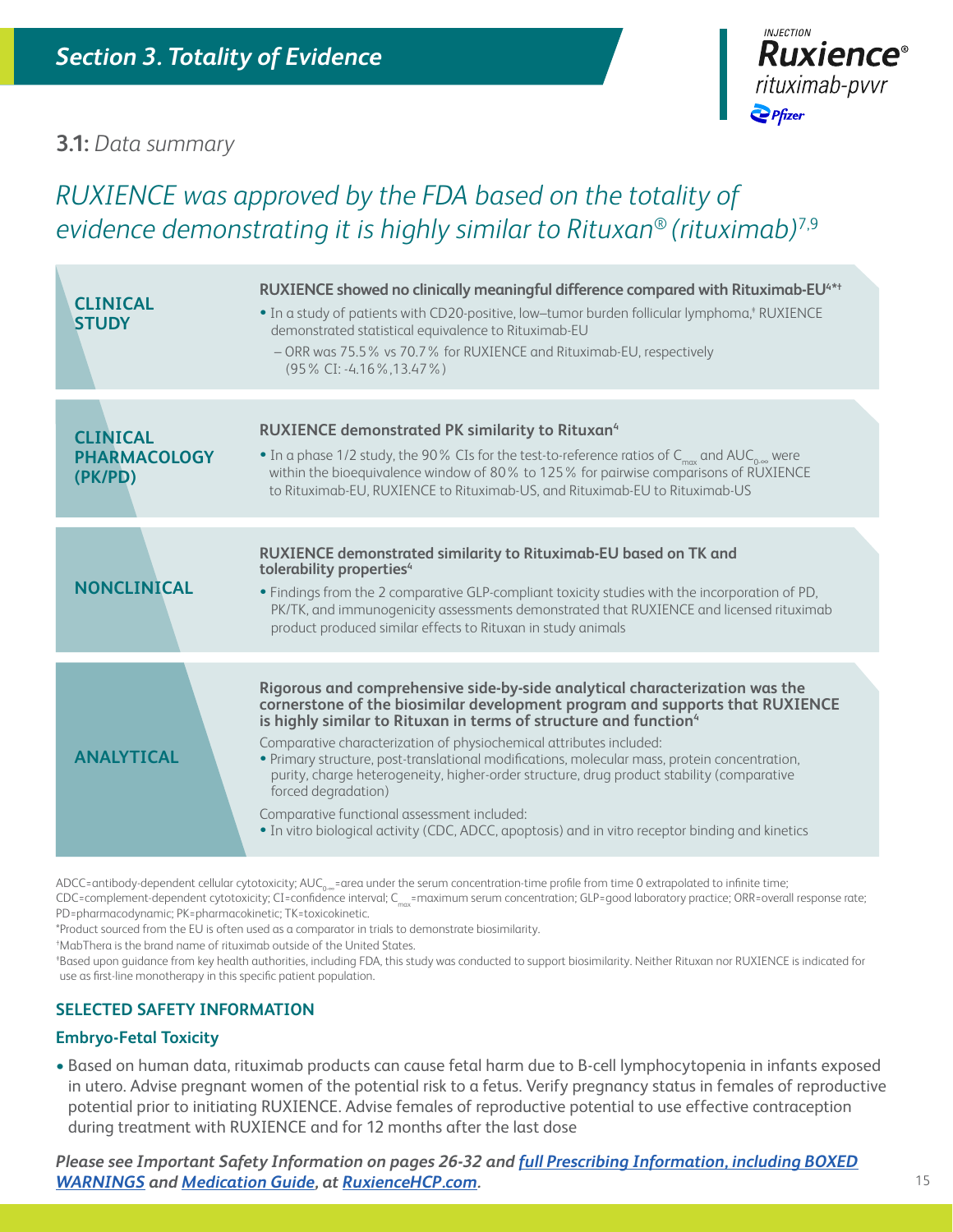

### **3.2:** *FDA evaluation*

# *Biosimilars: Highly similar versions of existing biologic medicines*<sup>9</sup>

- According to the FDA, a biosimilar is a medicine highly similar to another biological medicine or reference product already marketed in the United States
	- Biosimilars have no clinically meaningful differences in terms of safety, purity, and potency from their reference products

### The FDA evaluates biosimilars based on a totality of evidence approach<sup>9,10</sup>

### **Development pathways**



- The goal of biosimilar development is to demonstrate that there are no clinically meaningful differences based on the totality of evidence<sup>9,10</sup>
- Analytical studies are the foundation of biosimilar development and provide the greatest sensitivity for detecting differences between a biosimilar and its reference product<sup>9,10</sup>

### **SELECTED SAFETY INFORMATION**

### **Concomitant Use With Other Biologic Agents and Disease Modifying Antirheumatic Drugs (DMARDs), Other Than MTX, in RA, GPA, and MPA**

• Limited data are available on the safety of the use of biologic agents or DMARDs, other than MTX, in RA patients exhibiting peripheral B-cell depletion following treatment with rituximab products. Observe patients closely for signs of infection if biologic agents and/or DMARDs are used concomitantly. Use of concomitant immunosuppressants other than corticosteroids has not been studied in GPA or MPA patients exhibiting peripheral B-cell depletion following treatment with rituximab products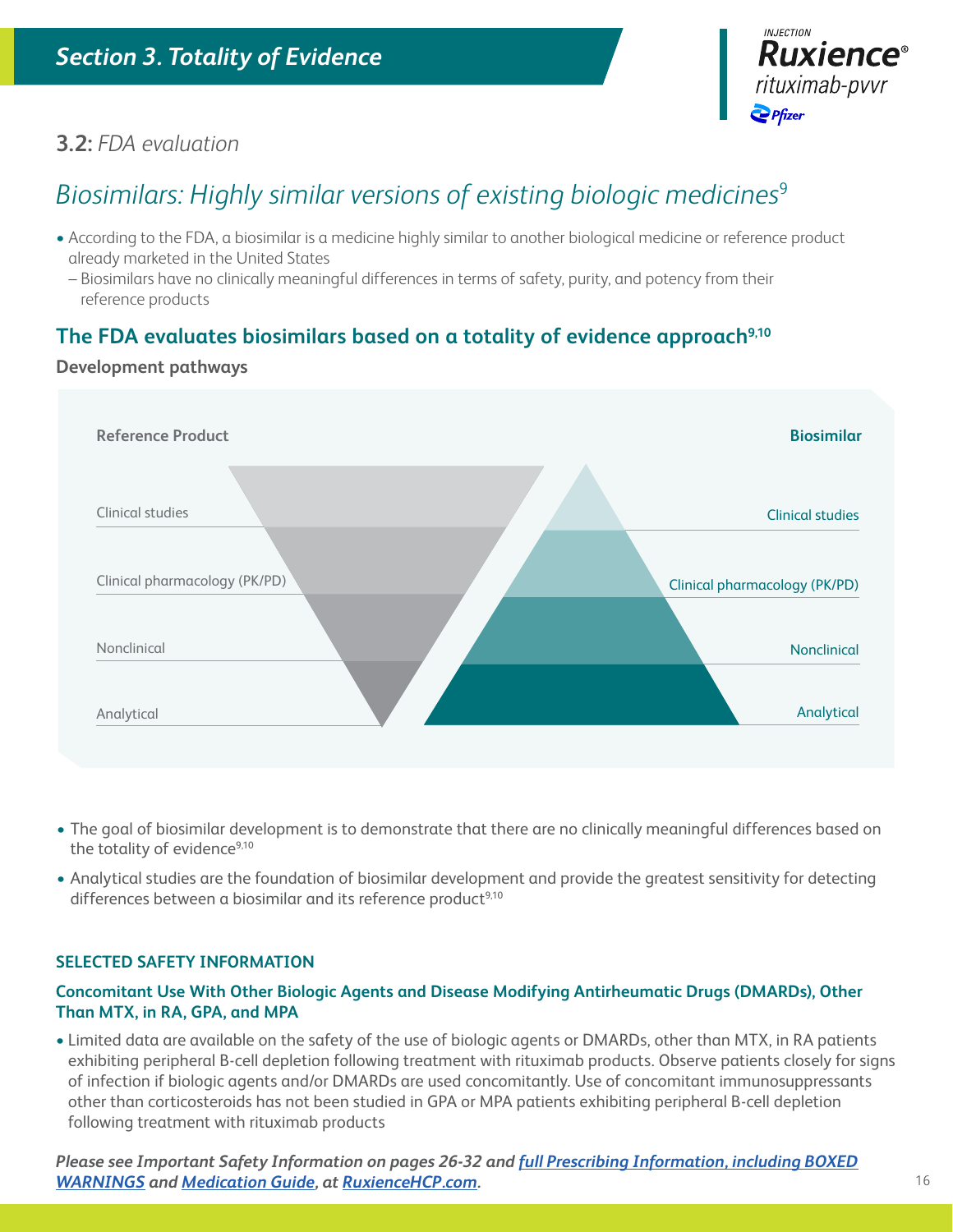

### **3.3:** *Extrapolation*

# *Extrapolation: After biosimilarity is established, allows potential approval for nonstudied indications*<sup>9</sup>



**Extrapolation builds on the thorough analysis of similarity between the biosimilar and reference biologic supported by the scientific evidence generated in robust analytical, nonclinical, and clinical comparability studies. Together with the well-known understanding of the reference biologic, this evidence is carefully analyzed to support scientific justification of extrapolated indications.9**

### **SELECTED SAFETY INFORMATION**

### **Use in RA Patients Who Have Not Had Prior Inadequate Response to Tumor Necrosis Factor (TNF) Antagonists**

• While the efficacy of rituximab was supported in 4 controlled trials in patients with RA with prior inadequate responses to non-biologic DMARDs, and in a controlled trial in MTX-naïve patients, a favorable risk-benefit relationship has not been established in these populations. The use of RUXIENCE in patients with RA who have not had prior inadequate response to one or more TNF antagonists is not recommended

### **Lactation**

• Rituximab has been reported to be excreted at low concentrations in human breast milk. Given that the clinical significance of this finding for children is not known, advise women not to breastfeed during treatment with RUXIENCE and for 6 months after the last dose due to the potential for serious adverse reactions in breastfed children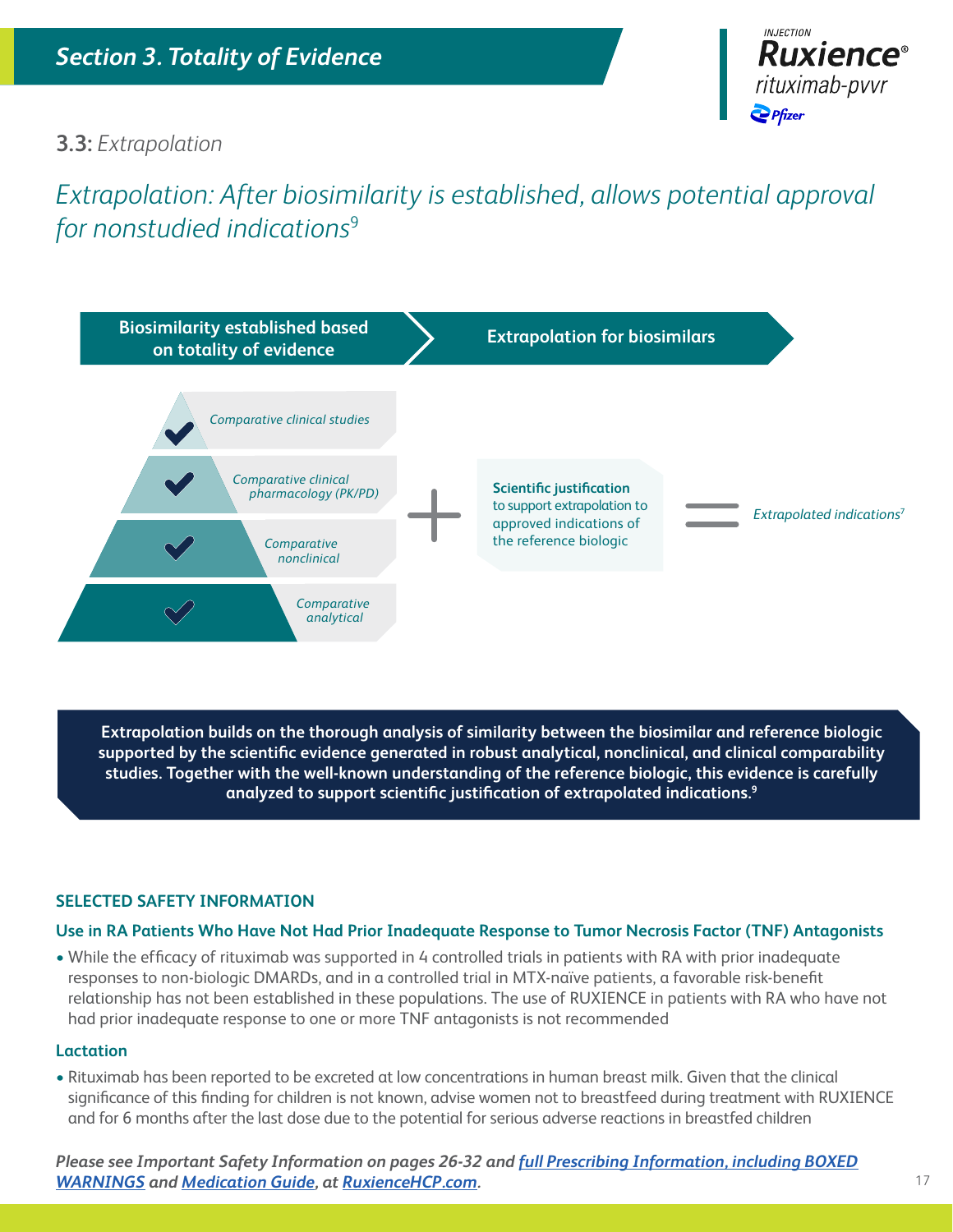

### **3.4:** *Similar structure and function*

# *RUXIENCE is highly similar in structure and function to Rituxan*® *(rituximab)* 4\*

### **Structural similarity: Identical primary amino acid sequence†**

Peptide mapping data supported identical primary amino acid sequence for RUXIENCE and Rituxan<sup>4</sup>



### **Functional similarity: Representative examples of dose-response curves from the**  development program that supported highly similar CDC and ADCC activity<sup>4</sup>



\*RUXIENCE was highly similar to Rituxan in structure and function, as determined by using a comprehensive set of state-of-the-art analytical methods. There was little residual uncertainty after analytical and biological characterization.

† This is one of multiple tests conducted to demonstrate high similarity. In addition, primary structure, post-translational modifications, molecular mass, protein concentration, purity, charge heterogeneity, higher-order structure, and drug product stability (comparative forced degradation) all supported high similarity (not shown here).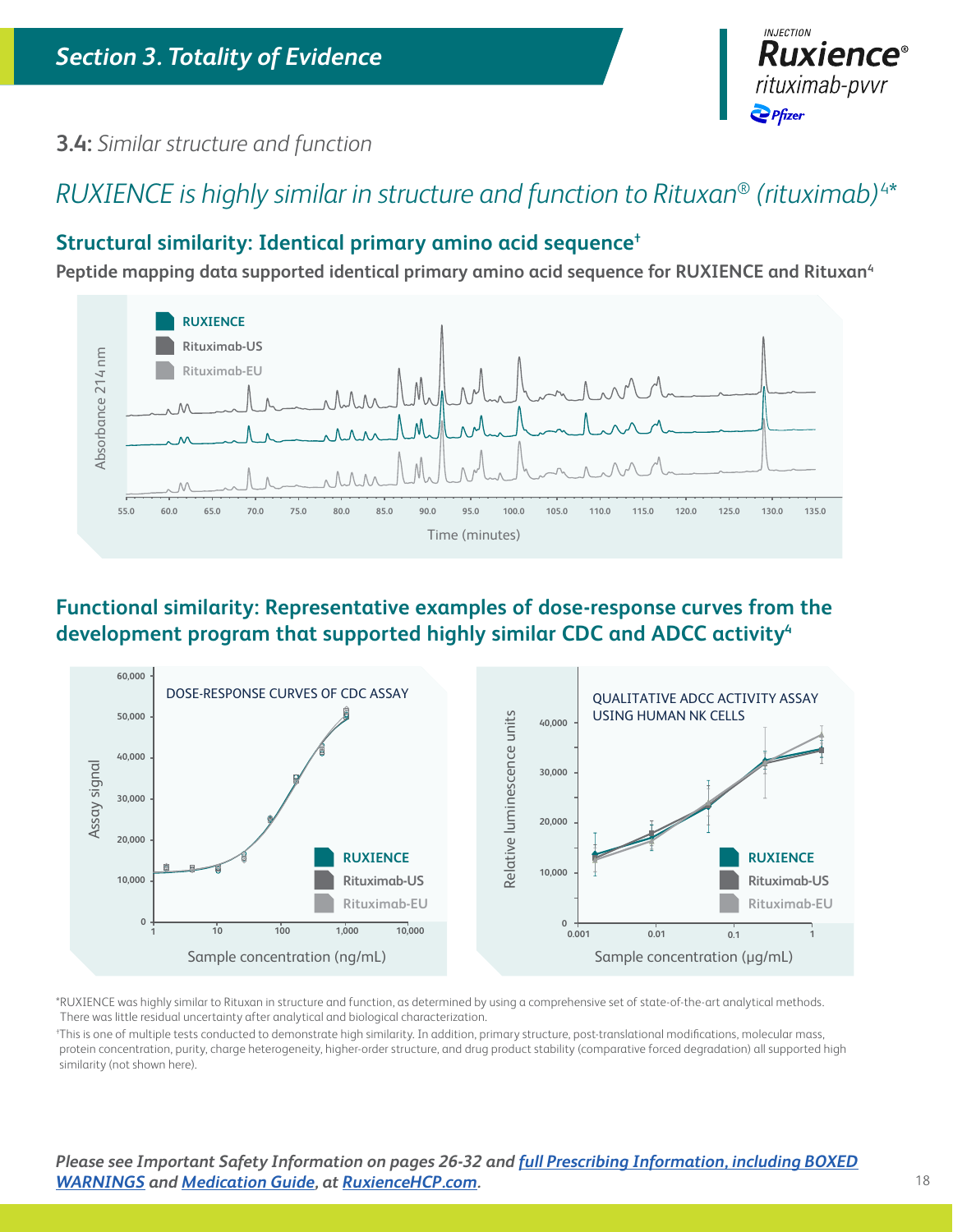

### **3.5:** *Pharmacokinetics study*

# *Double-blind, comparative clinical pharmacology study* <sup>4</sup>



- Patients with active rheumatoid arthritis (RA) on a background of methotrexate who have had an inadequate response to 1 or more tumor necrosis factor (TNF) antagonist therapies
- Dose: 1000 mg on study days 1 and 15
- Primary goal—to establish PK similarity
- Additional goals—to evaluate PD, safety, and immunogenicity similarity

### **This study was conducted to support biosimilarity.**

### **SELECTED SAFETY INFORMATION**

### **Adverse Reactions**

- The most common grade 3 or 4 adverse reactions in clinical trials of NHL and chronic lymphocytic leukemia (CLL) were infusion-related reactions, neutropenia, leukopenia, anemia, thrombocytopenia, and infections. Additionally, lymphopenia and lung disorder were seen in NHL trials; and febrile neutropenia, pancytopenia, hypotension, and hepatitis B were seen in CLL trials
- The most common adverse reactions (incidence ≥25%) in clinical trials of NHL and CLL were infusion-related reactions. Additionally, fever, lymphopenia, chills, infection, and asthenia were seen in NHL trials; and neutropenia was seen in CLL trials
- In RA clinical trials, among all exposed patients, adverse reactions reported in greater than 10% of patients include infusion-related reactions, upper respiratory tract infection, nasopharyngitis, urinary tract infection, and bronchitis
- In RA placebo-controlled studies, adverse reactions reported in ≥5% of patients were hypertension (8% vs 5%), nausea (8% vs 5%), upper respiratory tract infection (7% vs 6%), arthralgia (6% vs 4%), pyrexia (5% vs 2%), and pruritus (5% vs 1%), rituximab-treated vs placebo, respectively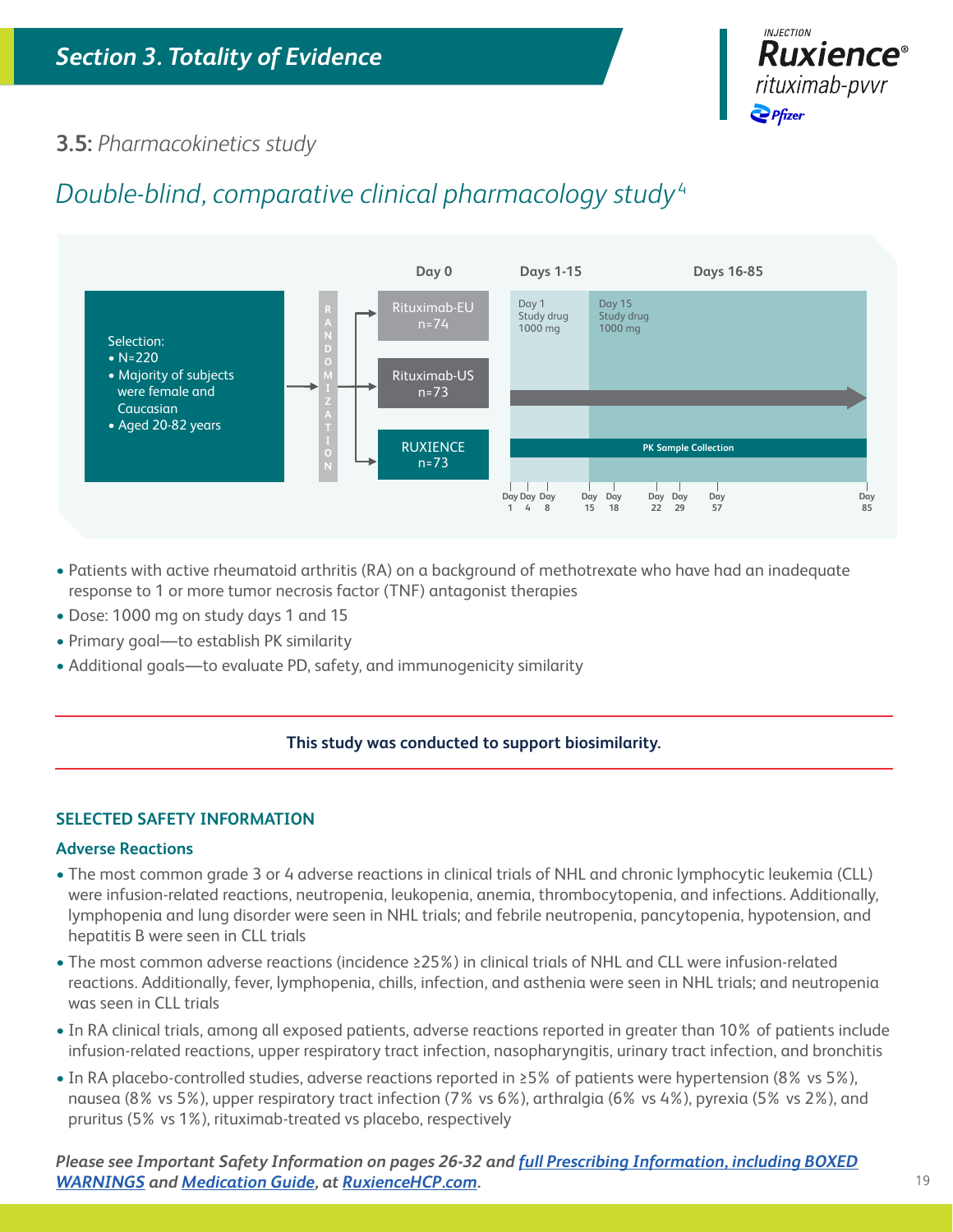

**3.5:** *Pharmacokinetics study (continued)* 

# *Similar PK profile to Rituximab-US and Rituximab-EU in a 3-arm study*<sup>4</sup>

**Median serum concentration-time profiles of RUXIENCE, Rituximab-US, and Rituximab-EU in 198 RA patients receiving 2 intravenous doses of 1000 mg on day 1 and day 15**



### **SELECTED SAFETY INFORMATION**

### **Clinical Trials Experience in RA Infusion-Related Reactions**

• In the rituximab RA pooled placebo-controlled studies, 32% of rituximab-treated patients experienced an adverse reaction during or within 24 hours following their first infusion, compared to 23% of placebo-treated patients receiving their first infusion. The incidence of adverse reactions during the 24-hour period following the second infusion, rituximab or placebo, decreased to 11% and 13%, respectively. Acute infusion-related reactions (manifested by fever, chills, rigors, pruritus, urticaria/rash, angioedema, sneezing, throat irritation, cough, and/or bronchospasm, with or without associated hypotension or hypertension) were experienced by 27% of rituximabtreated patients following their first infusion, compared to 19% of placebo-treated patients receiving their first placebo infusion. The incidence of these acute infusion-related reactions following the second infusion of rituximab or placebo decreased to 9% and 11%, respectively. Serious acute infusion-related reactions were experienced by <1% of patients in either treatment group. Acute infusion-related reactions required dose modification (stopping, slowing, or interruption of the infusion) in 10% and 2% of patients receiving rituximab or placebo, respectively, after the first course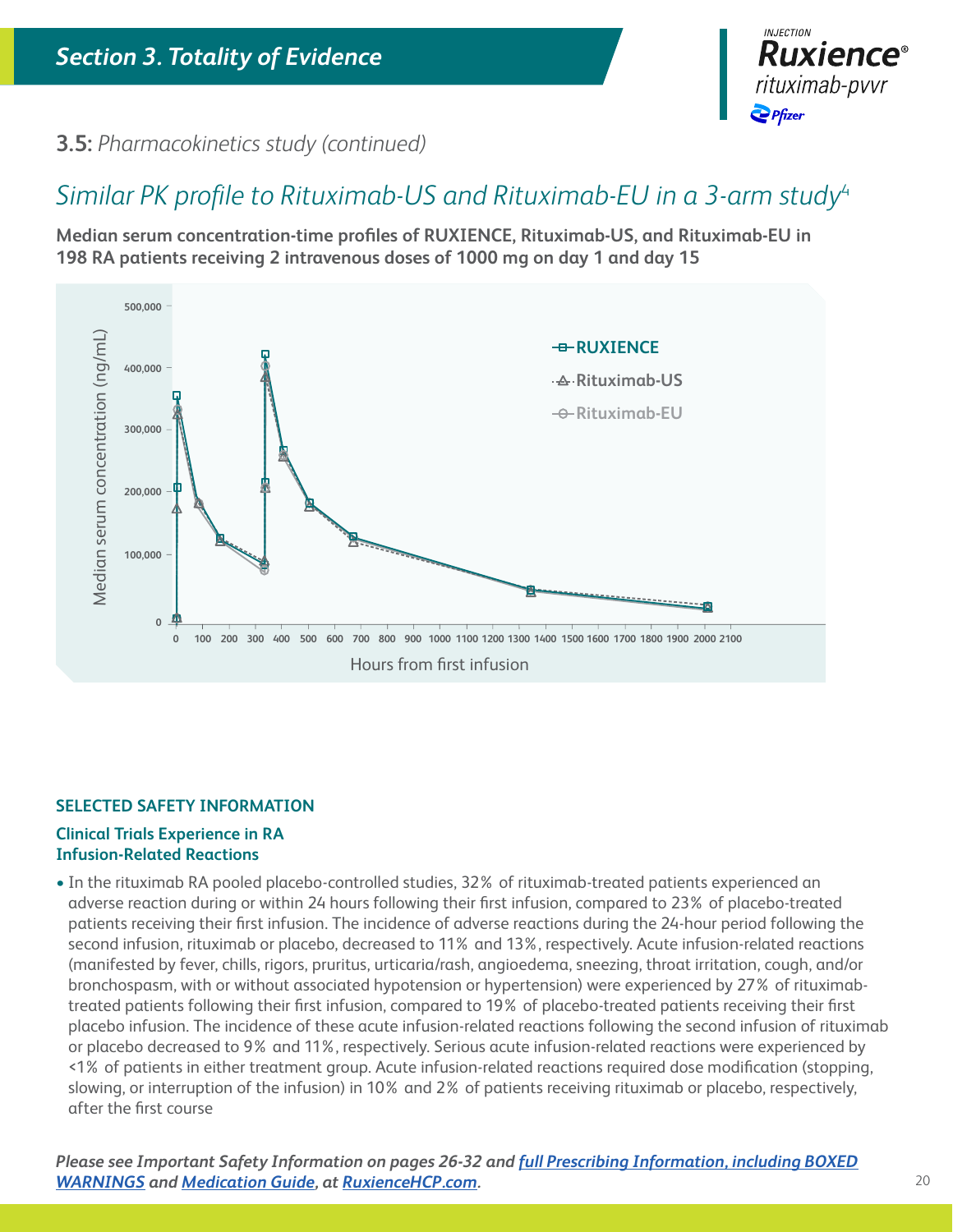

### **3.5:** *Pharmacokinetics study (continued)*

# *Similar PK profile to rituximab across treatment groups*<sup>4</sup>

### **Similarity to rituximab was determined in subjects with active RA on methotrexate with inadequate response to 1 or more TNF antagonist therapies**

**Summary of statistical comparisons of PK exposure parameters between test and reference products**

| Parameter (units)                                        |                                                                                                                 | <b>Adjusted Geometric Means</b><br><b>Test</b><br><b>Reference</b> |                                     | Ratio<br>(Test/Reference)<br>of Adjusted Means* | 90 % CI for Ratio                                                        |
|----------------------------------------------------------|-----------------------------------------------------------------------------------------------------------------|--------------------------------------------------------------------|-------------------------------------|-------------------------------------------------|--------------------------------------------------------------------------|
| <b>RUXIENCE (Test)</b><br>vs Rituximab-EU<br>(Reference) | $C_{\text{max}}$ (µg/mL)<br>$AUC_{0.T}$ (µg.hr/mL)<br>$AUC_{0.8}(\mu g.hr/mL)$<br>$AUC_{0.2wk}$ (µg.hr/mL)      | 432<br>184,000<br>196,000<br>49,500                                | 409<br>178,000<br>188,000<br>47,700 | 105.67<br>103.36<br>104.19<br>103.74            | (96.91, 115.21)<br>(92.81, 115.12)<br>(92.75, 117.06)<br>(95.10, 113.15) |
| <b>RUXIENCE (Test)</b><br>ys Rituximab-US<br>(Reference) | $C_{\text{max}}$ (µg/mL)<br>$AUC_{0.T}$ (µg.hr/mL)<br>$AUC_{0.2}(\mu g.hr/mL)$<br>$AUC_{0.2wk}$ (µg.hr/mL)      | 432<br>184,000<br>196,000<br>49,500                                | 405<br>181,000<br>195,000<br>46,900 | 106.62<br>101.33<br>100.45<br>105.56            | (97.65, 116.41)<br>(90.82, 113.04)<br>(89.20, 113.11)<br>(96.64, 115.30) |
| Rituximab-EU (Test)<br>vs Rituximab-US<br>(Reference)    | $C_{\text{max}}$ (µg/mL)<br>$AUC_{0.T}$ (µg.hr/mL)<br>$AUC_{0-\infty}(\mu g.hr/mL)$<br>$AUC_{0.2wk}$ (µg.hr/mL) | 409<br>178,000<br>188,000<br>47,700                                | 405<br>181,000<br>195,000<br>46,900 | 100.90<br>98.03<br>96.40<br>101.76              | (92.38, 110.20)<br>(87.83, 109.40)<br>(85.57, 108.60)<br>(93.13, 111.18) |

 $AUC_{0,T}$ =area under the serum concentration-time profile from time 0 to the last measured concentration at time T;  $AUC_{0.2\text{w}}$ =area under the serum concentration-time profile from time 0 to 2 weeks; TNF=tumor necrosis factor.

\*The ratios (and 90% CIs) are expressed as percentages.

### **This study was conducted to support biosimilarity.**

### **SELECTED SAFETY INFORMATION**

### **Infections**

- In the pooled, placebo-controlled studies, 39% of patients in the rituximab group experienced an infection of any type compared to 34% of patients in the placebo group. The most common infections were nasopharyngitis, upper respiratory tract infections, urinary tract infections, bronchitis, and sinusitis
- The incidence of serious infections was 2% in the rituximab-treated patients and 1% in the placebo group
- In the experience with rituximab in 2578 RA patients, the rate of serious infections was 4.31 per 100 patient-years. The most common serious infections (≥0.5%) were pneumonia or lower respiratory tract infections, cellulitis, and urinary tract infections. Fatal serious infections included pneumonia, sepsis, and colitis. Rates of serious infection remained stable in patients receiving subsequent courses. In 185 rituximab-treated RA patients with active disease, subsequent treatment with a biologic DMARD, the majority of which were TNF antagonists, did not appear to increase the rate of serious infection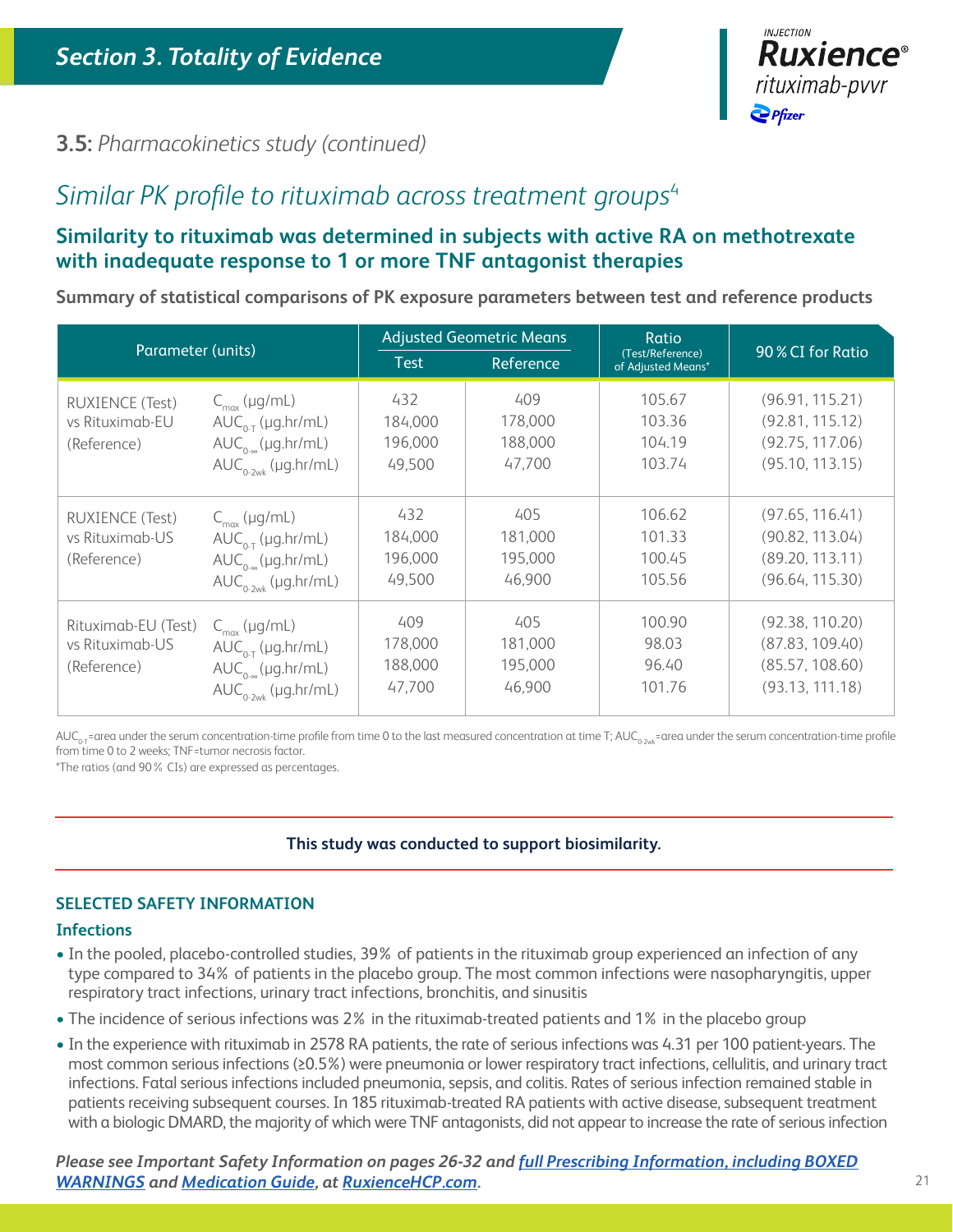

### **3.5:** *Pharmacokinetics study (continued)*

# *Overall, there were no clinically meaningful differences among treatment groups in the incidence or severity of AEs*<sup>4</sup>

### **Treatment-emergent AEs—all causalities (mITT population)4**

| $n(\%)$                                         | <b>RUXIENCE</b><br>$n = 73$ | Rituximab-EU<br>$n = 74$ | Rituximab-US<br>$n = 73$ |
|-------------------------------------------------|-----------------------------|--------------------------|--------------------------|
| Patients with AEs                               | 50(68.5)                    | 41(55.4)                 | 45(61.6)                 |
| Patients with serious AEs                       | 5(6.8)                      | 1(1.4)                   | 4(5.5)                   |
| Patients withdrawn from treatment<br>due to AEs | 2(2.7)                      | 1(1.4)                   | 1(1.4)                   |
| Patients with treatment-related AEs             | 22(30.1)                    | 17(23.0)                 | 18(24.7)                 |
| Patients with AEs grade $\geq$ 3                | 10(13.7)                    | 1(1.4)                   | 10(13.7)                 |

AE=adverse event; mITT=modified intent to treat.

### **This study was conducted to support biosimilarity.**

### **SELECTED SAFETY INFORMATION**

### **Cardiovascular Adverse Reactions**

- In the pooled, placebo-controlled studies, the proportion of patients with serious cardiovascular reactions was 1.7% and 1.3% in the rituximab and placebo treatment groups, respectively. Three cardiovascular deaths occurred during the double-blind period of the RA studies including all rituximab regimens (3/769=0.4%) as compared to none in the placebo treatment group (0/389)
- In the experience with rituximab in 2578 RA patients, the rate of serious cardiac reactions was 1.93 per 100 patientyears. The rate of myocardial infarction (MI) was 0.56 per 100 patient-years (28 events in 26 patients), which is consistent with MI rates in the general RA population. These rates did not increase over 3 courses of rituximab
- Since patients with RA are at increased risk for cardiovascular events compared with the general population, patients with RA should be monitored throughout the infusion and RUXIENCE should be discontinued in the event of a serious or life-threatening cardiac event

### **Hypophosphatemia and Hyperuricemia**

• In the pooled, placebo-controlled studies, newly occurring hypophosphatemia (<2.0 mg/dL) was observed in 12% (67/540) of patients on rituximab vs 10% (39/398) of patients on placebo. Hypophosphatemia was more common in patients who received corticosteroids. Newly occurring hyperuricemia (>10 mg/dL) was observed in 1.5% (8/540) of patients on rituximab vs 0.3% (1/398) of patients on placebo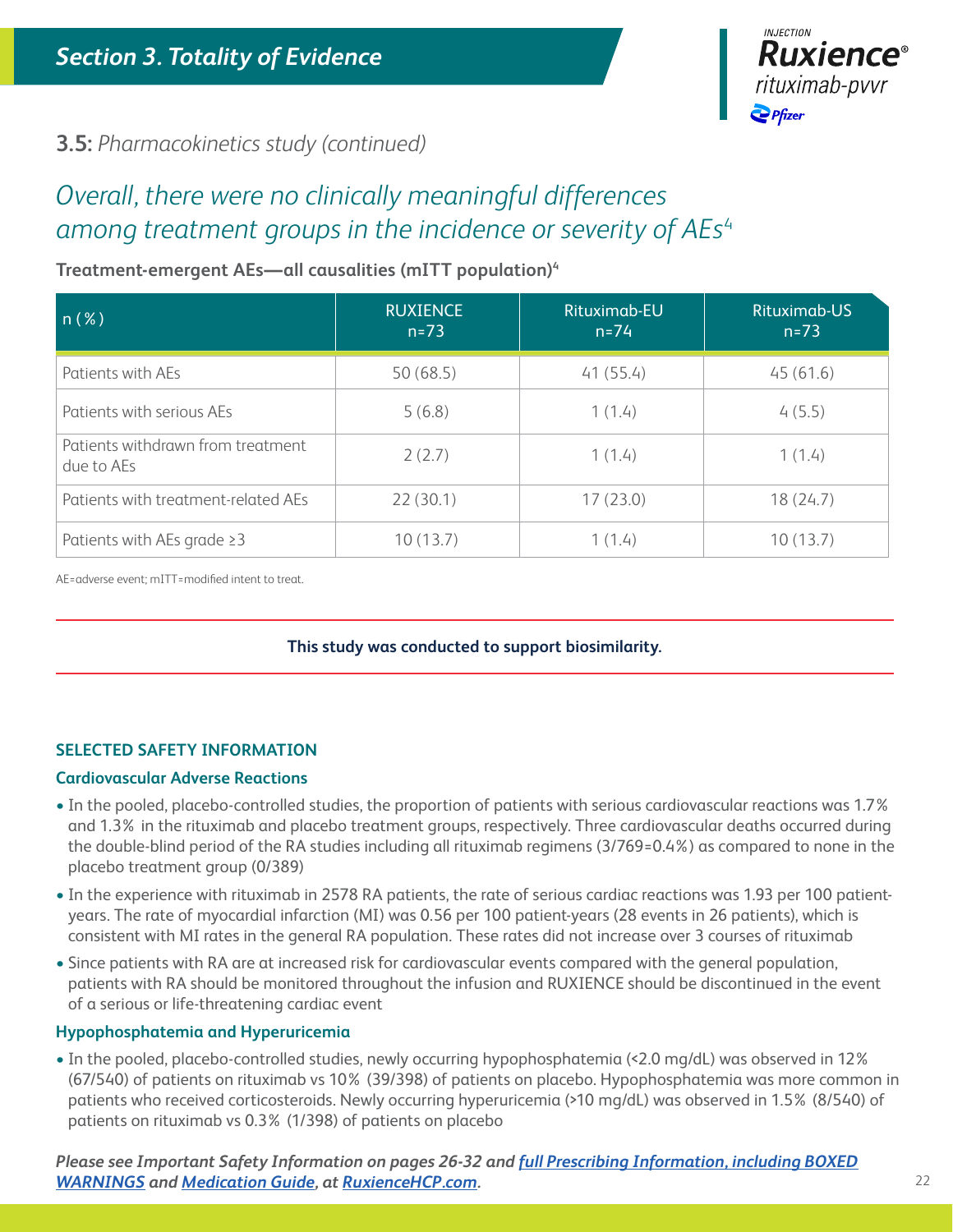

### **3.6:** *Comparative clinical study*

# *Primary comparative efficacy data in patients with low–tumor burden follicular lymphoma (LTB-FL)*<sup>4</sup> \*

**The primary objective of Study B3281006 was to compare the efficacy of RUXIENCE to rituximab when administered to patients with CD20-positive LTB-FL**



### **Primary endpoint**

- ORR at week 26 based on central review of radiographic assessment and clinical data for the ITT population (B-cell depletion and bone marrow biopsy results). Criteria based on Cheson et al, 2007
- The ORR was defined as the proportion of subjects who achieved either complete response (CR) or partial response. Terminology based on Lugano Classification

### **The secondary objectives of Study B3281006 included:**

- Evaluating the safety of RUXIENCE and Rituximab-EU
- Evaluating the population pharmacokinetics of RUXIENCE and Rituximab-EU
- Evaluating the immunogenicity of RUXIENCE and Rituximab-EU
- Characterizing CD19-positive B-cell depletion and recovery in subjects receiving RUXIENCE and Rituximab-EU

### **Secondary endpoints**

• PFS, OS, TTF, DOR, and CR at week 26

CR=complete response; DOR=duration of response; ECOG PS=Eastern Cooperative Oncology Group performance status; ITT=intent to treat; ORR=overall response rate; OS=overall survival; PFS=progression-free survival; TTF=time-to-treatment failure. \*Based on week 26 data.

**Based upon guidance from key health authorities, including FDA, this study was conducted to support biosimilarity. Neither Rituxan® (rituximab) nor RUXIENCE is indicated for use as first-line monotherapy in this specific patient population.**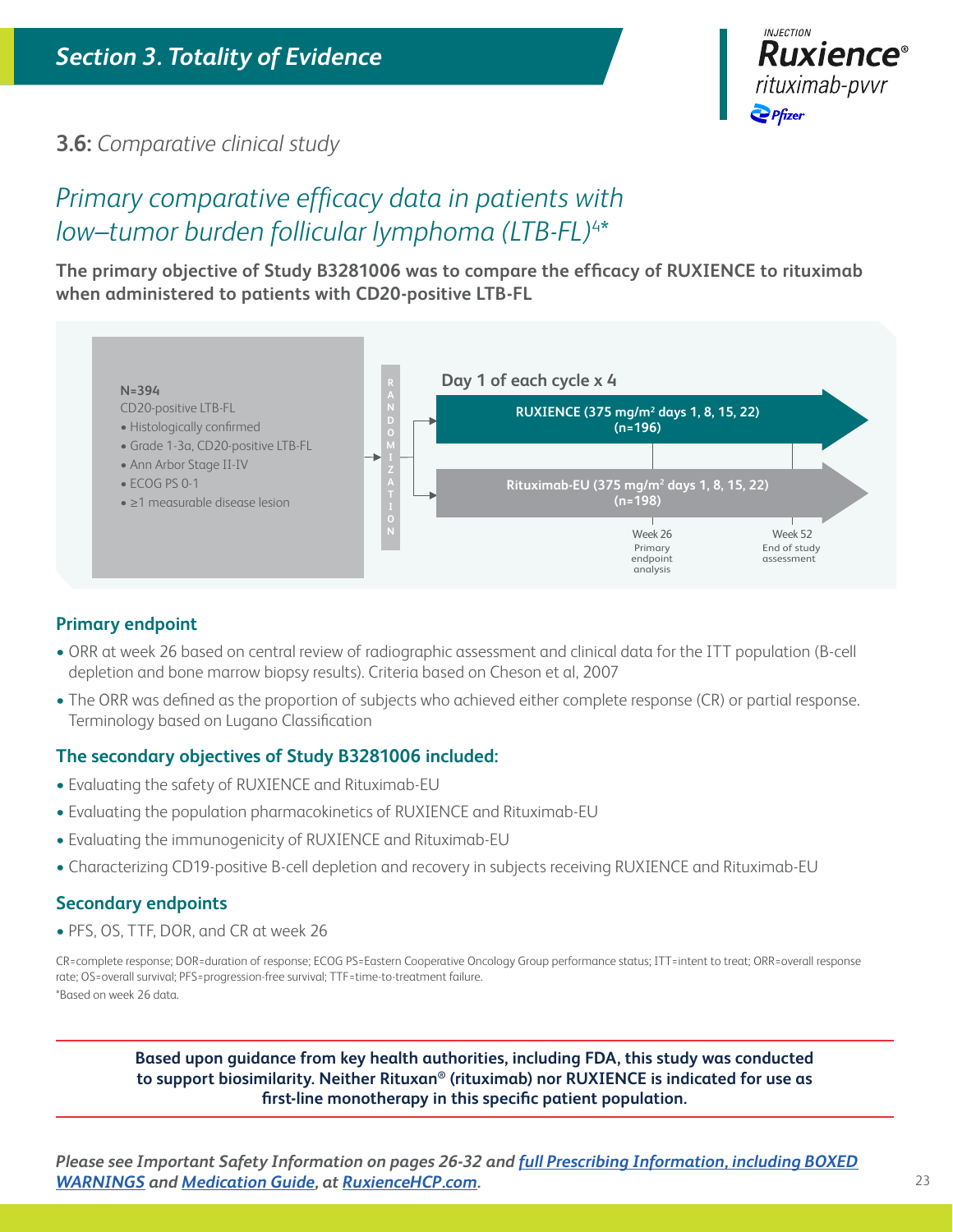

### **3.7:** *Primary endpoint*

## *ORRs between the RUXIENCE and rituximab treatment groups at week 26 were equivalent*<sup>4</sup>

**Primary endpoint: ORR at week 26—central review assessment—ITT population4**



• The analysis of ORR showed an estimated difference of 4.66% (95% CI: -4.16, 13.47), which fell entirely within the prespecified equivalence margin agreed to by the FDA (±16%)

### **3.8:** *Secondary endpoints*

# *Secondary endpoints involving RUXIENCE and Rituximab-EU evaluated:*

- PFS, OS, TTF, DOR, and CR at week 26<sup>4</sup>
- The study was not designed to demonstrate equivalence in secondary endpoints<sup>11</sup>
- Review of immunogenicity data and cross-analyses with clinical data showed no notable differences between RUXIENCE and Rituximab-EU. At week 52, ADA formation was 21.5% in the RUXIENCE group and 20.4% in the Rituximab-EU group11

**Based upon guidance from key health authorities, including FDA, this study was conducted to support biosimilarity. Neither Rituxan® (rituximab) nor RUXIENCE is indicated for use as first-line monotherapy in this specific patient population.**

### **SELECTED SAFETY INFORMATION**

### **Retreatment in Patients With RA**

- In the experience with rituximab in RA patients, 2578 patients have been exposed to rituximab and have received up to 10 courses of rituximab in RA clinical trials, with 1890, 1043, and 425 patients having received at least 2, 3, and 4 courses, respectively. Most of the patients who received additional courses did so 24 weeks or more after the previous course and none were retreated sooner than 16 weeks. The rates and types of adverse reactions reported for subsequent courses of rituximab were similar to rates and types seen for a single course of rituximab
- In RA Study 2, where all patients initially received rituximab, the safety profile of patients who were retreated with rituximab was similar to those who were retreated with placebo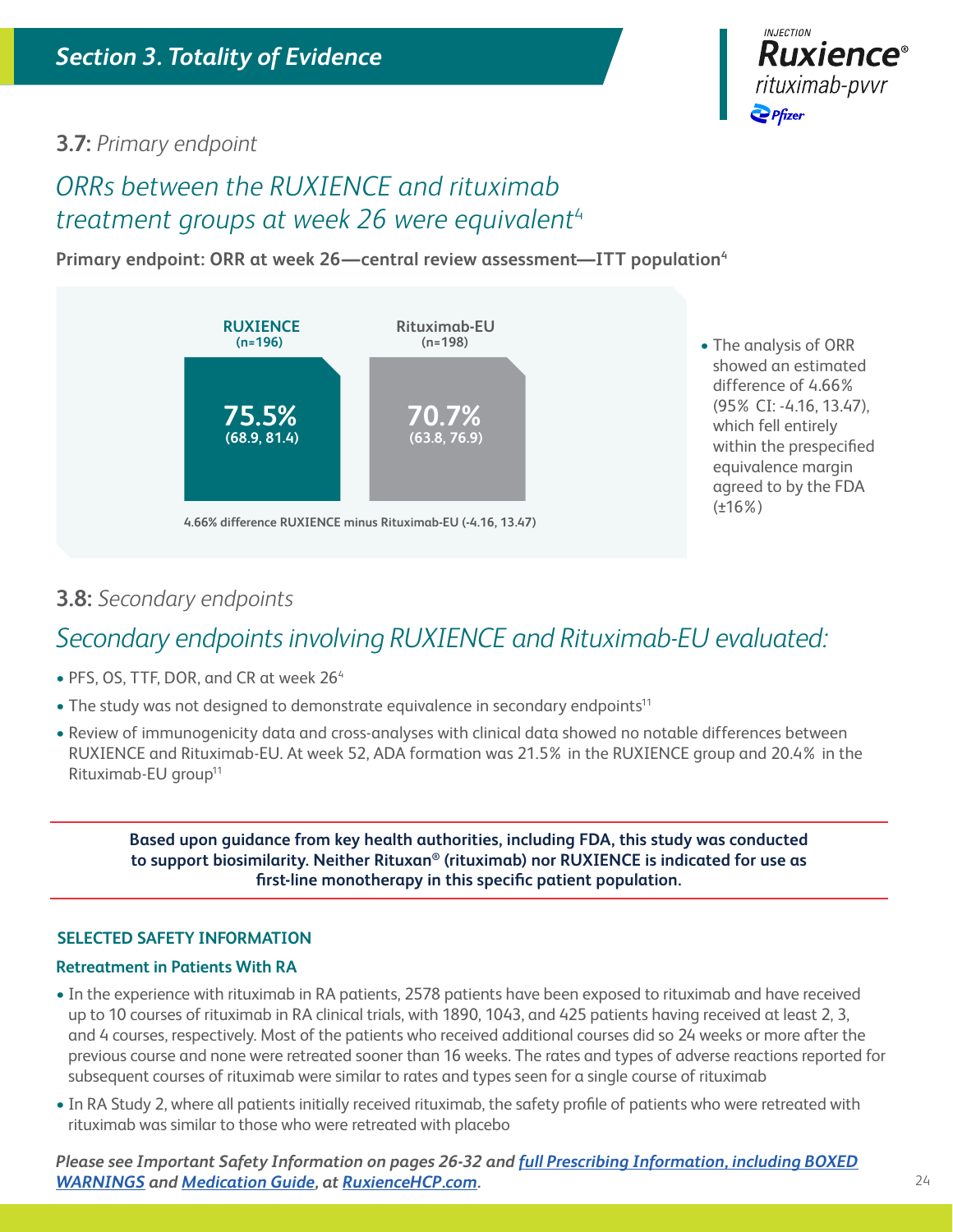

### **3.9:** *Safety*

### *RUXIENCE demonstrated a similar safety profile in the comparative clinical trial through week 26*<sup>4</sup>

### **Summary of tier 1 treatment-emergent AEs for ≥2% of subjects in either treatment group (all causalities)—safety population**

| System Organ<br><b>Class Preferred Term</b>                       | Rituximab-EU<br>n(X) | <b>RUXIENCE</b><br>$n(\%)$ | <b>Risk Difference</b><br>% | Lower Limit 95% CI<br>% | Upper Limit 95% CI<br>% |
|-------------------------------------------------------------------|----------------------|----------------------------|-----------------------------|-------------------------|-------------------------|
| Injury, poisoning, and<br>procedural complications                |                      |                            |                             |                         |                         |
| Infusion-related reaction*                                        | 59 (29.9)            | 50(25.5)                   | $-4.4$                      | $-13.4$                 | 4.5                     |
| <b>General disorders and</b><br>administration site<br>conditions |                      |                            |                             |                         |                         |
| Pyrexia                                                           | $\mathcal O$         | 5(2.6)                     | 2.6                         | 0.4                     | 5.9                     |
| <b>Infections and infestations</b>                                |                      |                            |                             |                         |                         |
| Upper respiratory tract infection                                 | 5(2.5)               | 9(4.6)                     | 2.1                         | $-1.8$                  | 6.3                     |
| Sinusitis                                                         | 2(1.0)               | 5(2.6)                     | 1.5                         | $-1.4$                  | 4.9                     |
| Urinary tract infection                                           | 5(2.5)               | 5(2.6)                     | $\Omega$                    | $-3.6$                  | 3.6                     |
| Pharyngitis                                                       | 4(2.0)               | 4(2.0)                     | $\overline{0}$              | $-3.3$                  | 3.4                     |
| <b>Bronchitis</b>                                                 | 5(2.5)               | 3(1.5)                     | $-1.0$                      | $-4.5$                  | 2.2                     |
| Nasopharyngitis                                                   | 8(4.1)               | 5(2.6)                     | $-1.5$                      | $-5.6$                  | 2.3                     |
| Investigations                                                    |                      |                            |                             |                         |                         |
| Neutrophil count decreased                                        | 0                    | 5(2.6)                     | 2.6                         | 0.4                     | 5.9                     |
| Respiratory, thoracic, and                                        |                      |                            |                             |                         |                         |
| mediastinal disorders                                             |                      |                            |                             |                         |                         |
| Throat irritation                                                 | 9(4.6)               | 14(7.1)                    | 2.6                         | $-2.2$                  | 7.6<br>4.9              |
| Cough                                                             | 11(5.6)<br>9(4.6)    | 11(5.6)<br>6(3.1)          | $\Omega$<br>$-1.5$          | $-4.8$<br>$-5.8$        | 2.6                     |
| Dyspnea<br>Oropharyngeal pain                                     | 9(4.6)               | 1(0.5)                     | $-4.1$                      | $-8.0$                  | $-1.0$                  |
|                                                                   |                      |                            |                             |                         |                         |
| Skin and subcutaneous<br>tissue disorders                         |                      |                            |                             |                         |                         |
| Erythema                                                          | 2(1.0)               | 7(3.6)                     | 2.6                         | $-0.5$                  | 6.3                     |
| Rash                                                              | 8(4.1)               | 10(5.1)                    | 1.0                         | $-3.4$                  | 5.6                     |
| Urticaria                                                         | 6(3.0)               | 3(1.5)                     | $-1.5$                      | $-5.1$                  | 1.7                     |
| Pruritus                                                          | 22(11.2)             | 13(6.6)                    | $-4.5$                      | $-10.5$                 | 1.2                     |
| Vascular disorders                                                |                      |                            |                             |                         |                         |
| Flushing                                                          | 4(2.0)               | 1(0.5)                     | $-1.5$                      | $-4.6$                  | 1.0                     |
|                                                                   |                      |                            |                             |                         |                         |

Risk difference and 95% CI were obtained from Proc Binomial Asymptotic approach. The 95% CI was provided to help gauge the precision of the estimates for risk difference. CIs were not adjusted for multiplicity and were used for screening purposes only. Risk difference was computed as RUXIENCE vs Rituximab-EU. MedDRA (v20.1) coding dictionary applied.

MedDRA=Medical Dictionary for Regulatory Activities; PT=preferred term. \*Infusion-related reactions may or may not include other PTs within this table.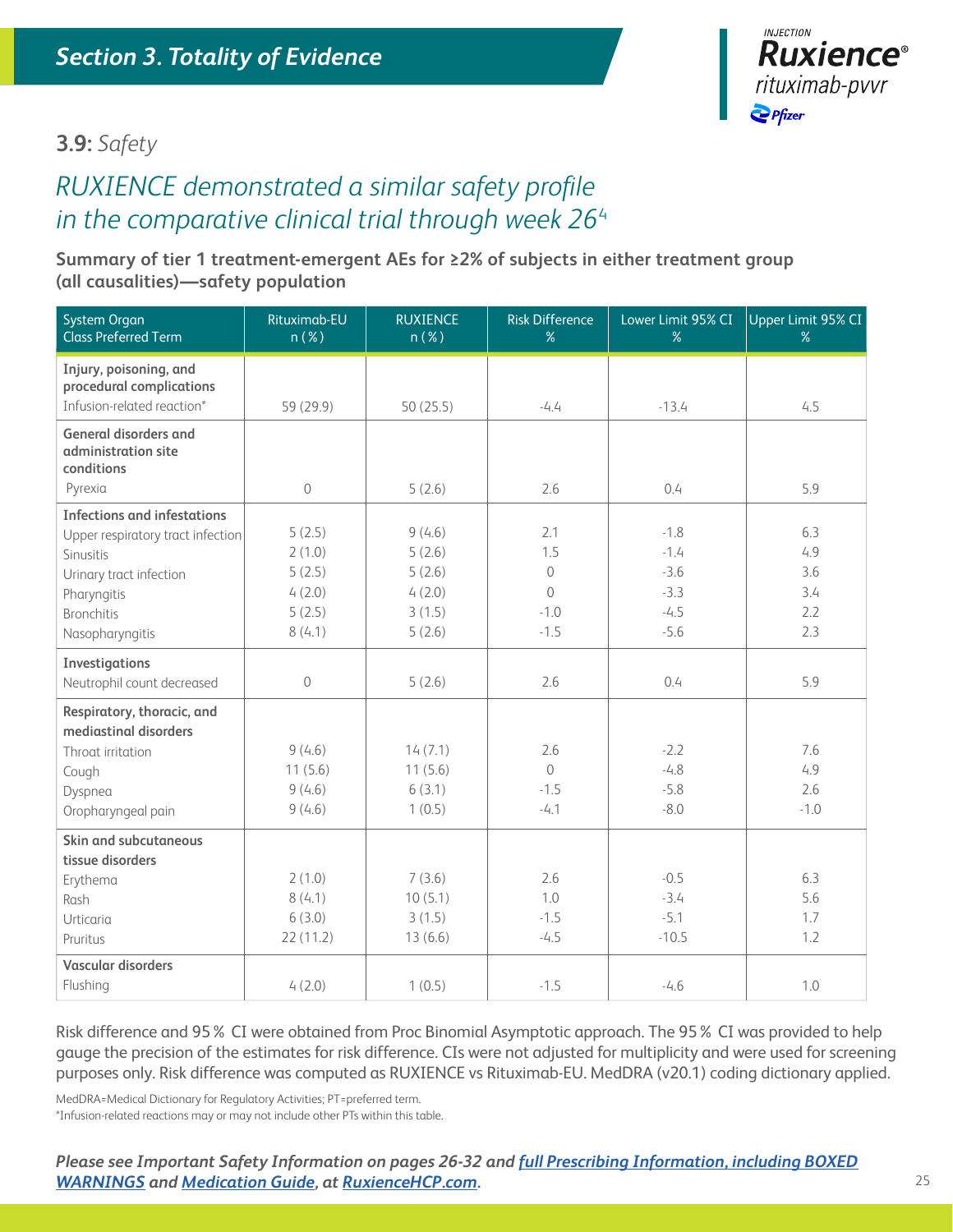

### **BOXED WARNINGS**

### **FATAL INFUSION-RELATED REACTIONS, SEVERE MUCOCUTANEOUS REACTIONS, HEPATITIS B VIRUS REACTIVATION, PROGRESSIVE MULTIFOCAL LEUKOENCEPHALOPATHY**

**Infusion-Related Reactions: Rituximab product administration can result in serious, including fatal, infusion-related reactions. Deaths within 24 hours of rituximab infusion have occurred. Approximately 80% of fatal infusion-related reactions occurred in association with the first infusion. Monitor patients closely. Discontinue RUXIENCE infusion for severe reactions and provide medical treatment for grade 3 or 4 infusion-related reactions**

**Severe Mucocutaneous Reactions: Severe, including fatal, mucocutaneous reactions can occur in patients receiving rituximab products. Discontinue RUXIENCE in patients who experience a severe mucocutaneous reaction. The safety of readministration of RUXIENCE to patients with severe mucocutaneous reactions has not been determined**

**Hepatitis B Virus (HBV) Reactivation: HBV reactivation can occur in patients treated with rituximab products, in some cases resulting in fulminant hepatitis, hepatic failure, and death. Screen all patients for HBV infection before treatment initiation, and monitor patients during and after treatment with RUXIENCE. Discontinue RUXIENCE and concomitant medications in the event of HBV reactivation**

**Progressive Multifocal Leukoencephalopathy (PML), including fatal PML, can occur in patients receiving rituximab products. Discontinue RUXIENCE and consider discontinuation or reduction of any concomitant chemotherapy or immunosuppressive therapy in patients who develop PML**

#### **Infusion-Related Reactions (IRR)**

- Rituximab products can cause severe, including fatal, infusion-related reactions. Severe reactions typically occurred during the first infusion with time to onset of 30–120 minutes
- Rituximab product−induced infusion-related reactions and sequelae include urticaria, hypotension, angioedema, hypoxia, bronchospasm, pulmonary infiltrates, acute respiratory distress syndrome, myocardial infarction, ventricular fibrillation, cardiogenic shock, anaphylactoid events, or death
- Premedicate patients with an antihistamine and acetaminophen prior to dosing. For patients with rheumatoid arthritis (RA), granulomatosis with polyangiitis (GPA) (Wegener's granulomatosis), and microscopic polyangiitis (MPA), methylprednisolone 100 mg intravenously or its equivalent is recommended 30 minutes prior to each infusion. Institute medical management (eg, glucocorticoids, epinephrine, bronchodilators, or oxygen) for infusion-related reactions as needed. Depending on the severity of the infusion-related reaction and the required interventions, temporarily or permanently discontinue RUXIENCE. Resume infusion at a minimum 50% reduction in rate after symptoms have resolved
- Closely monitor the following patients: those with preexisting cardiac or pulmonary conditions, those who experienced prior cardiopulmonary adverse reactions, and those with high numbers of circulating malignant cells (≥25,000/mm<sup>3</sup>)

#### **Severe Mucocutaneous Reactions**

- Mucocutaneous reactions, some with fatal outcome, can occur in patients treated with rituximab products. These reactions include paraneoplastic pemphigus, Stevens-Johnson syndrome, lichenoid dermatitis, vesiculobullous dermatitis, and toxic epidermal necrolysis
- The onset of these reactions has been variable and includes reports with onset on the first day of rituximab exposure. Discontinue RUXIENCE in patients who experience a severe mucocutaneous reaction. The safety of readministration of rituximab products to patients with severe mucocutaneous reactions has not been determined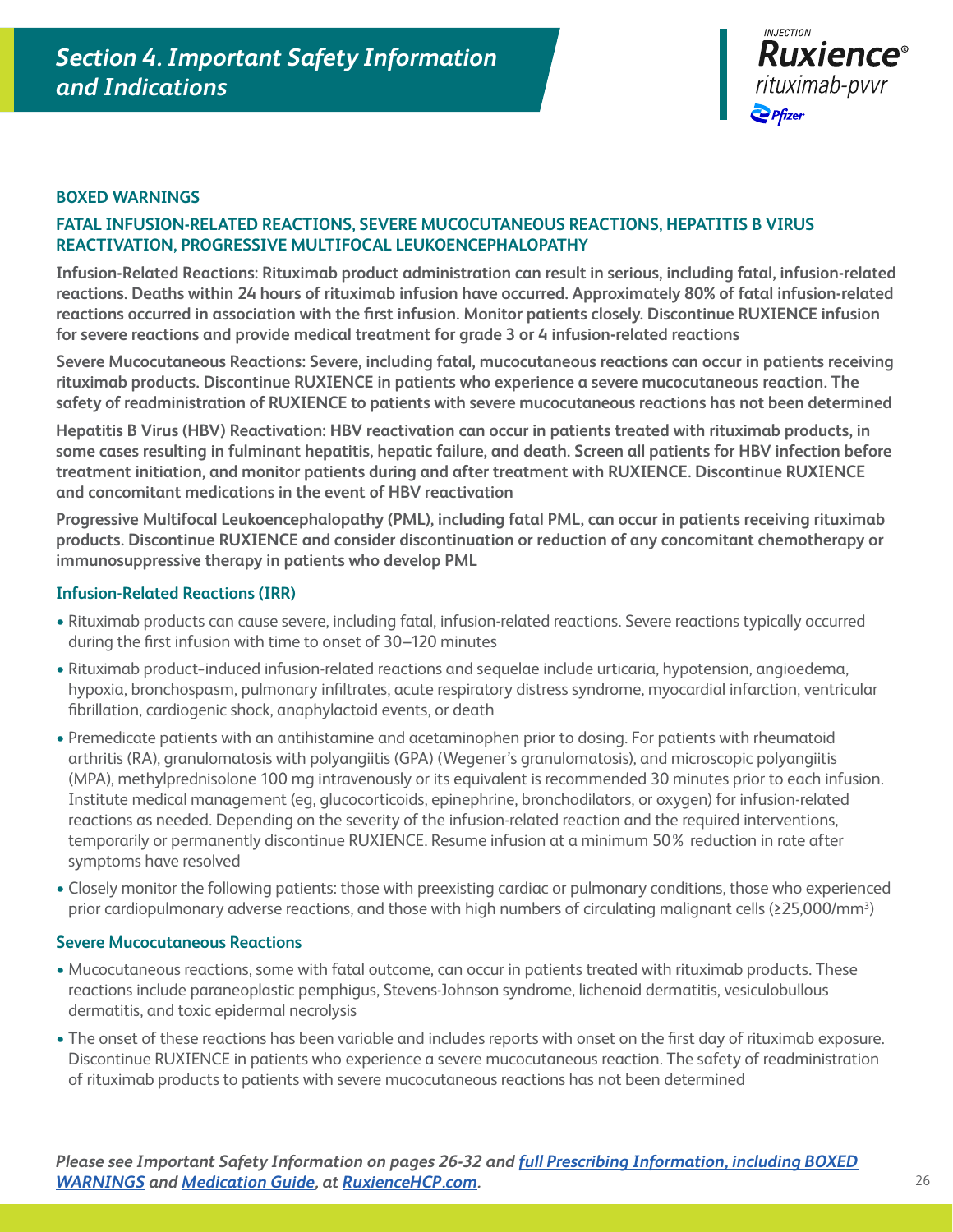

### **Hepatitis B Virus (HBV) Reactivation**

- HBV reactivation, in some cases resulting in fulminant hepatitis, hepatic failure, and death, can occur in patients treated with drugs classified as CD20-directed cytolytic antibodies, including rituximab products. Cases have been reported in patients who are hepatitis B surface antigen (HBsAg) positive and also in patients who are HBsAg negative but are hepatitis B core antibody (anti-HBc) positive. Reactivation has also occurred in patients who appear to have resolved hepatitis B infection (ie, HBsAg negative, anti-HBc positive, and hepatitis B surface antibody [anti-HBs] positive)
- HBV reactivation is defined as an abrupt increase in HBV replication manifesting as a rapid increase in serum HBV DNA level or detection of HBsAg in a person who was previously HBsAg negative and anti-HBc positive. Reactivation of HBV replication is often followed by hepatitis, ie, increase in transaminase levels. In severe cases, increase in bilirubin levels, liver failure, and death can occur
- Screen all patients for HBV infection by measuring HBsAg and anti-HBc before initiating treatment with RUXIENCE. For patients who show evidence of prior hepatitis B infection (HBsAg positive [regardless of antibody status] or HBsAg negative but anti-HBc positive), consult with physicians with expertise in managing hepatitis B regarding monitoring and consideration for HBV antiviral therapy before and/or during RUXIENCE treatment
- Monitor patients with evidence of current or prior HBV infection for clinical and laboratory signs of hepatitis or HBV reactivation during and for several months following RUXIENCE therapy. HBV reactivation has been reported up to 24 months following completion of rituximab therapy
- In patients who develop reactivation of HBV while on RUXIENCE, immediately discontinue RUXIENCE and any concomitant chemotherapy, and institute appropriate treatment. Insufficient data exist regarding the safety of resuming rituximab product treatment in patients who develop HBV reactivation. Resumption of RUXIENCE treatment in patients whose HBV reactivation resolves should be discussed with physicians with expertise in managing HBV

### **Progressive Multifocal Leukoencephalopathy (PML)**

- JC virus infection resulting in progressive multifocal leukoencephalopathy (PML) and death can occur in rituximab product−treated patients with hematologic malignancies or with autoimmune diseases. The majority of patients with hematologic malignancies diagnosed with PML received rituximab in combination with chemotherapy or as part of a hematopoietic stem cell transplant. The patients with autoimmune diseases had prior or concurrent immunosuppressive therapy. Most cases of PML were diagnosed within 12 months of their last infusion of rituximab
- Consider the diagnosis of PML in any patient presenting with new-onset neurologic manifestations. Evaluation of PML includes, but is not limited to, consultation with a neurologist, brain MRI, and lumbar puncture. Discontinue RUXIENCE and consider discontinuation or reduction of any concomitant chemotherapy or immunosuppressive therapy in patients who develop PML

### **Tumor Lysis Syndrome (TLS)**

- Acute renal failure, hyperkalemia, hypocalcemia, hyperuricemia, or hyperphosphatemia from tumor lysis, some fatal, can occur within 12–24 hours after the first infusion of RUXIENCE in patients with non-Hodgkin's lymphoma (NHL). A high number of circulating malignant cells (≥25,000/mm<sup>3</sup>), or high tumor burden, confers a greater risk of TLS
- Administer aggressive intravenous hydration and antihyperuricemic therapy in patients at high risk for TLS. Correct electrolyte abnormalities, monitor renal function and fluid balance, and administer supportive care, including dialysis as indicated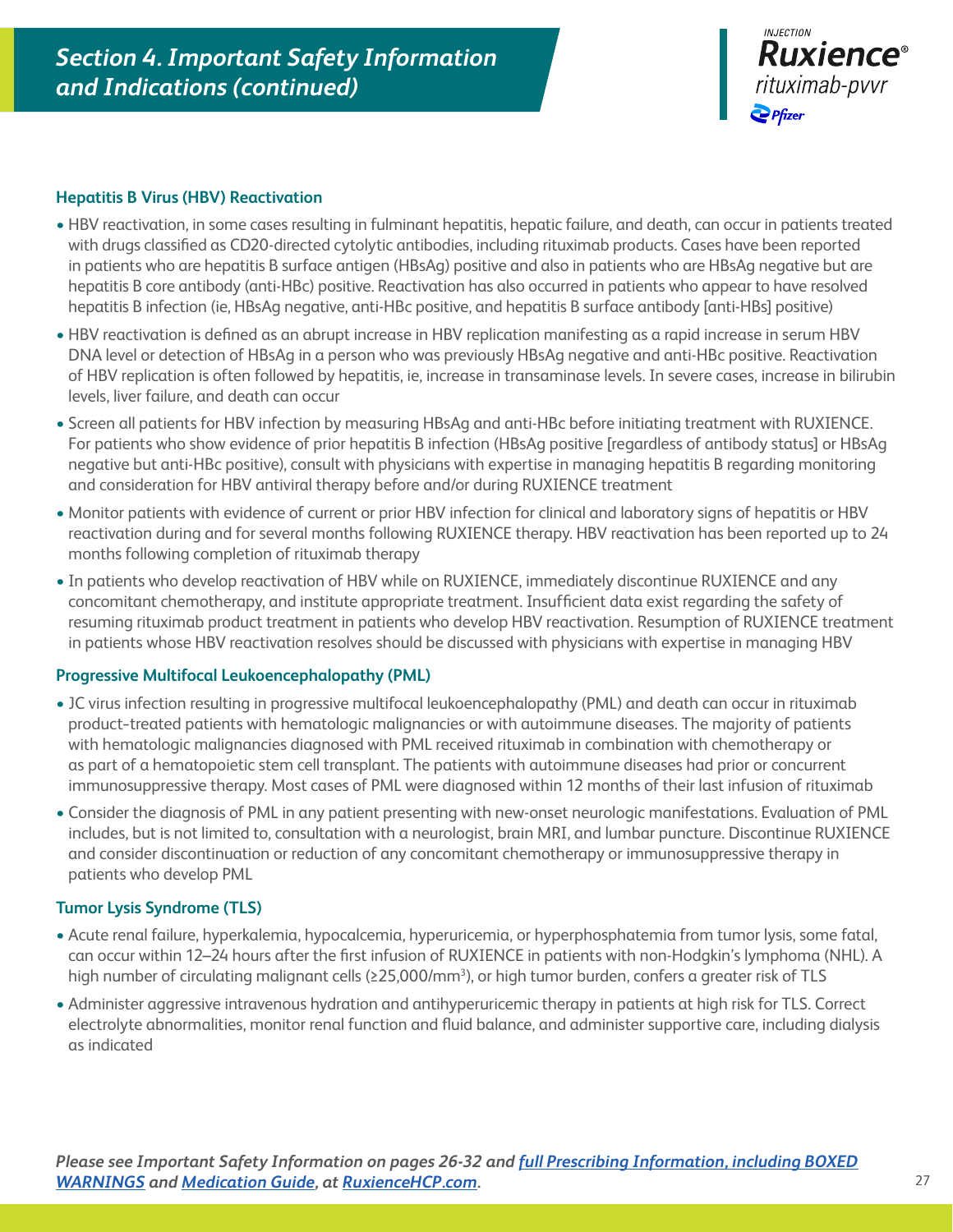

### **Infections**

- Serious, including fatal, bacterial, fungal, and new or reactivated viral infections can occur during and following the completion of rituximab product−based therapy. Infections have been reported in some patients with prolonged hypogammaglobulinemia (defined as hypogammaglobulinemia >11 months after rituximab exposure)
- New or reactivated viral infections included cytomegalovirus, herpes simplex virus, parvovirus B19, varicella zoster virus, West Nile virus, and hepatitis B and C. Discontinue RUXIENCE for serious infections and institute appropriate anti-infective therapy
- RUXIENCE is not recommended for use in patients with severe, active infections

### **Cardiovascular Adverse Reactions**

• Cardiac adverse reactions, including ventricular fibrillation, myocardial infarction, and cardiogenic shock, may occur in patients receiving rituximab products. Discontinue infusions for serious or life-threatening cardiac arrhythmias. Perform cardiac monitoring during and after all infusions of RUXIENCE for patients who develop clinically significant arrhythmias, or who have a history of arrhythmia or angina

### **Renal Toxicity**

• Severe, including fatal, renal toxicity can occur after rituximab product administration in patients with NHL. Renal toxicity has occurred in patients who experience TLS and in patients with NHL administered concomitant cisplatin therapy during clinical trials. The combination of cisplatin and RUXIENCE is not an approved treatment regimen. Monitor closely for signs of renal failure and discontinue RUXIENCE in patients with a rising serum creatinine or oliguria

#### **Bowel Obstruction and Perforation**

• Abdominal pain, bowel obstruction, and perforation, in some cases leading to death, can occur in patients receiving rituximab products in combination with chemotherapy. In postmarketing reports, the mean time to documented gastrointestinal perforation was 6 (range 1–77) days in patients with NHL. Evaluate if symptoms of obstruction such as abdominal pain or repeated vomiting occur

### **Immunization**

- The safety of immunization with live viral vaccines following rituximab product therapy has not been studied, and vaccination with live virus vaccines is not recommended before or during treatment
- For patients treated with RUXIENCE, physicians should review the patient's vaccination status and patients should, if possible, be brought up to date with all immunizations in agreement with current immunization guidelines prior to initiating RUXIENCE; administer nonlive vaccines at least 4 weeks prior to a course of RUXIENCE
- The effect of rituximab on immune responses was assessed in a randomized, controlled study in patients with RA treated with rituximab and methotrexate (MTX) compared to patients treated with MTX alone
- A response to pneumococcal vaccination (a T-cell–independent antigen) as measured by an increase in antibody titers to at least 6 of 12 serotypes was lower in patients treated with rituximab plus MTX as compared to patients treated with MTX alone (19% vs 61%). A lower proportion of patients in the rituximab plus MTX group developed detectable levels of anti-keyhole limpet hemocyanin antibodies (a novel protein antigen) after vaccination compared to patients on MTX alone (47% vs 93%)
- A positive response to tetanus toxoid vaccine (a T-cell–dependent antigen with existing immunity) was similar in patients treated with rituximab plus MTX compared to patients on MTX alone (39% vs 42%). The proportion of patients maintaining a positive Candida skin test (to evaluate delayed type hypersensitivity) was also similar (77% of patients on rituximab plus MTX vs 70% of patients on MTX alone)
- Most patients in the rituximab-treated group had B-cell counts below the lower limit of normal at the time of immunization. The clinical implications of these findings are not known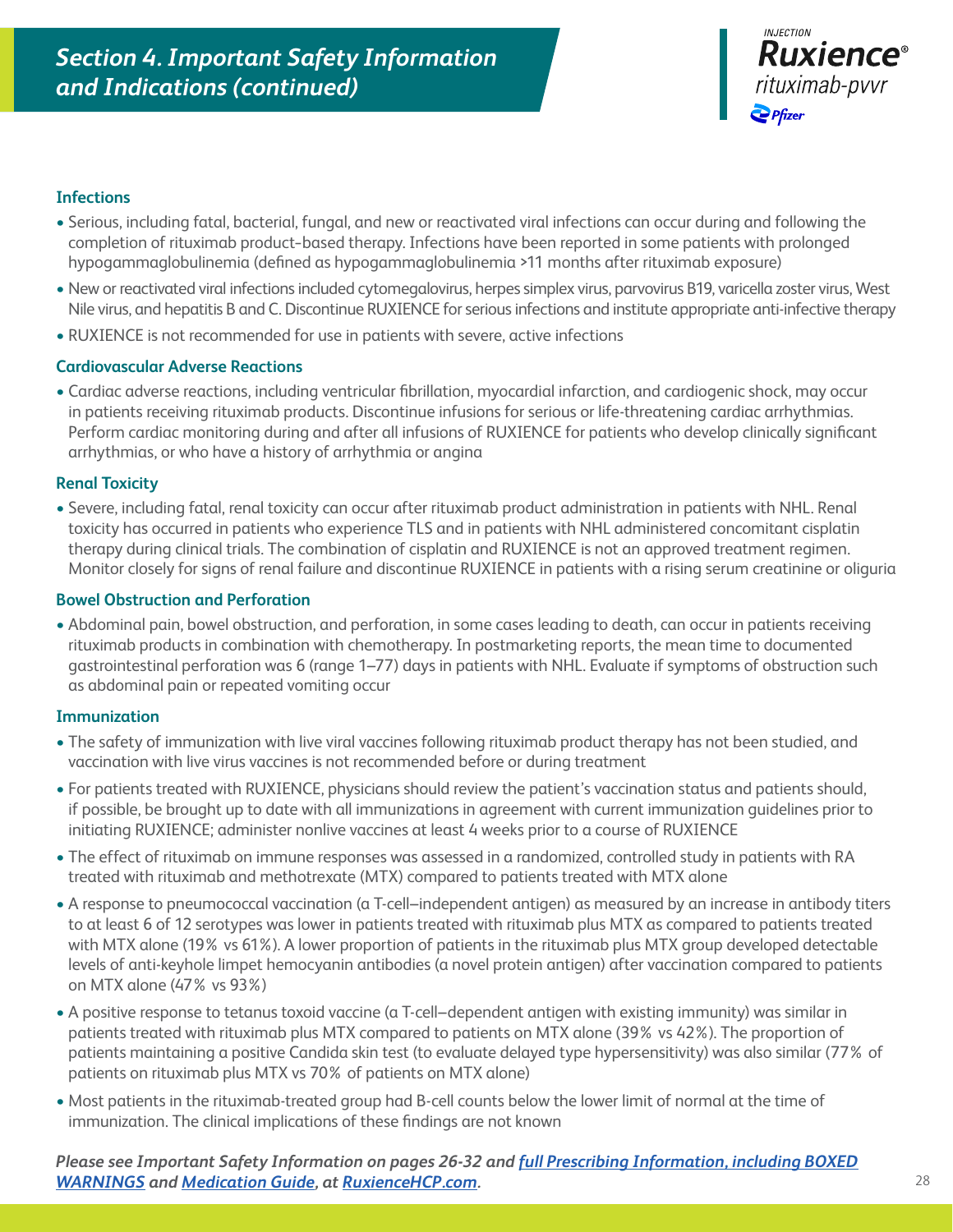

### **Embryo-Fetal Toxicity**

• Based on human data, rituximab products can cause fetal harm due to B-cell lymphocytopenia in infants exposed in utero. Advise pregnant women of the potential risk to a fetus. Verify pregnancy status in females of reproductive potential prior to initiating RUXIENCE. Advise females of reproductive potential to use effective contraception during treatment with RUXIENCE and for 12 months after the last dose

### **Concomitant Use With Other Biologic Agents and Disease Modifying Antirheumatic Drugs (DMARDs), Other Than MTX, in RA, GPA, and MPA**

• Limited data are available on the safety of the use of biologic agents or DMARDs, other than MTX, in RA patients exhibiting peripheral B-cell depletion following treatment with rituximab products. Observe patients closely for signs of infection if biologic agents and/or DMARDs are used concomitantly. Use of concomitant immunosuppressants other than corticosteroids has not been studied in GPA or MPA patients exhibiting peripheral B-cell depletion following treatment with rituximab products

### **Use in RA Patients Who Have Not Had Prior Inadequate Response to Tumor Necrosis Factor (TNF) Antagonists**

• While the efficacy of rituximab was supported in 4 controlled trials in patients with RA with prior inadequate responses to non-biologic DMARDs, and in a controlled trial in MTX-naïve patients, a favorable risk-benefit relationship has not been established in these populations. The use of RUXIENCE in patients with RA who have not had prior inadequate response to one or more TNF antagonists is not recommended

#### **Lactation**

• Rituximab has been reported to be excreted at low concentrations in human breast milk. Given that the clinical significance of this finding for children is not known, advise women not to breastfeed during treatment with RUXIENCE and for 6 months after the last dose due to the potential for serious adverse reactions in breastfed children

#### **Adverse Reactions**

- The most common grade 3 or 4 adverse reactions in clinical trials of NHL and chronic lymphocytic leukemia (CLL) were infusion-related reactions, neutropenia, leukopenia, anemia, thrombocytopenia, and infections. Additionally, lymphopenia and lung disorder were seen in NHL trials; and febrile neutropenia, pancytopenia, hypotension, and hepatitis B were seen in CLL trials
- The most common adverse reactions (incidence ≥25%) in clinical trials of NHL and CLL were infusion-related reactions. Additionally, fever, lymphopenia, chills, infection, and asthenia were seen in NHL trials; and neutropenia was seen in CLL trials
- In RA clinical trials, among all exposed patients, adverse reactions reported in greater than 10% of patients include infusion-related reactions, upper respiratory tract infection, nasopharyngitis, urinary tract infection, and bronchitis
- In RA placebo-controlled studies, adverse reactions reported in ≥5% of patients were hypertension (8% vs 5%), nausea (8% vs 5%), upper respiratory tract infection (7% vs 6%), arthralgia (6% vs 4%), pyrexia (5% vs 2%), and pruritus (5% vs 1%), rituximab-treated vs placebo, respectively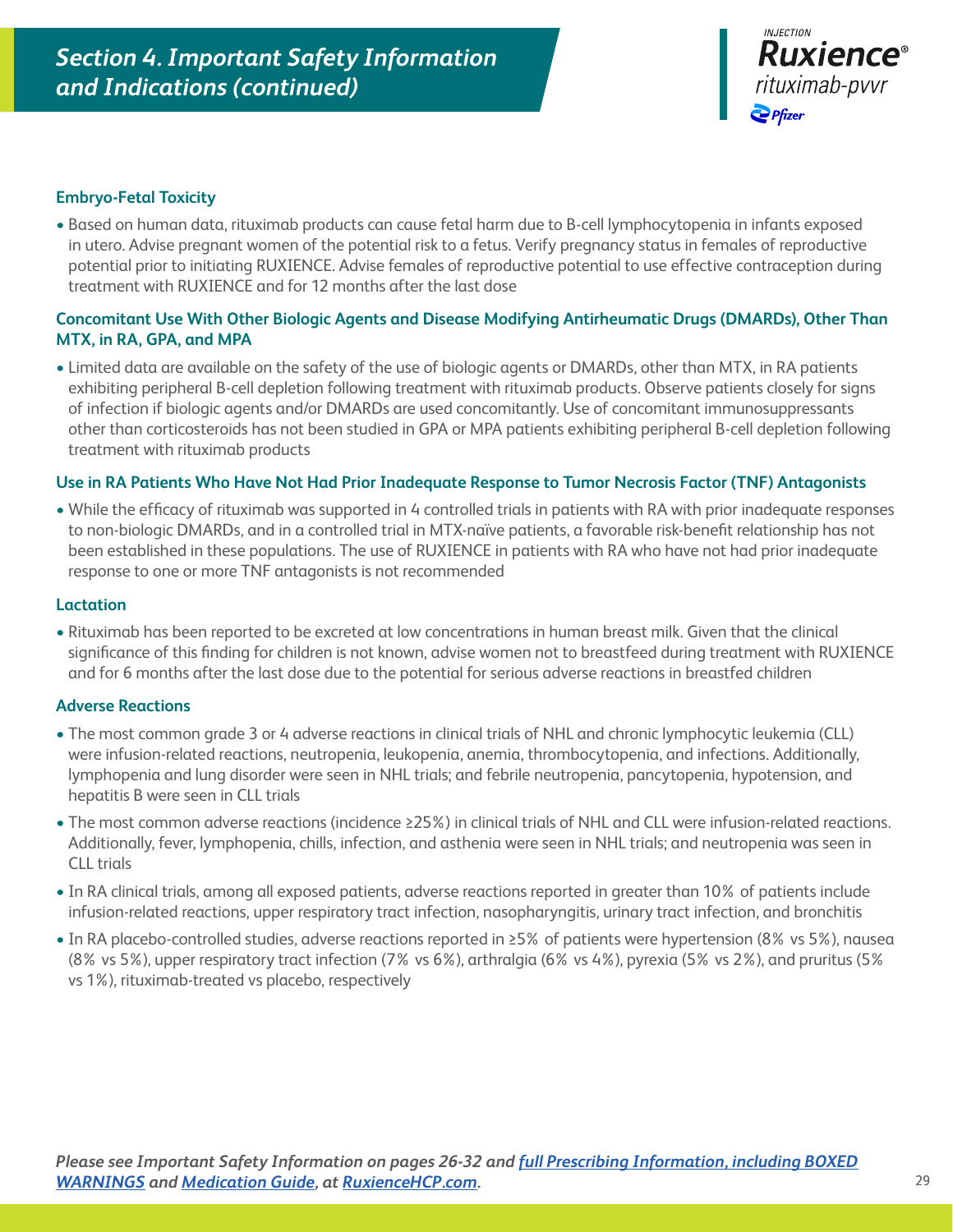

### **Clinical Trials Experience in RA Infusion-Related Reactions**

• In the rituximab RA pooled placebo-controlled studies, 32% of rituximab-treated patients experienced an adverse reaction during or within 24 hours following their first infusion, compared to 23% of placebo-treated patients receiving their first infusion. The incidence of adverse reactions during the 24-hour period following the second infusion, rituximab or placebo, decreased to 11% and 13%, respectively. Acute infusion-related reactions (manifested by fever, chills, rigors, pruritus, urticaria/rash, angioedema, sneezing, throat irritation, cough, and/or bronchospasm, with or without associated hypotension or hypertension) were experienced by 27% of rituximab-treated patients following their first infusion, compared to 19% of placebo-treated patients receiving their first placebo infusion. The incidence of these acute infusion-related reactions following the second infusion of rituximab or placebo decreased to 9% and 11%, respectively. Serious acute infusion-related reactions were experienced by <1% of patients in either treatment group. Acute infusion-related reactions required dose modification (stopping, slowing, or interruption of the infusion) in 10% and 2% of patients receiving rituximab or placebo, respectively, after the first course

### **Infections**

- In the pooled, placebo-controlled studies, 39% of patients in the rituximab group experienced an infection of any type compared to 34% of patients in the placebo group. The most common infections were nasopharyngitis, upper respiratory tract infections, urinary tract infections, bronchitis, and sinusitis
- The incidence of serious infections was 2% in the rituximab-treated patients and 1% in the placebo group
- In the experience with rituximab in 2578 RA patients, the rate of serious infections was 4.31 per 100 patient-years. The most common serious infections (≥0.5%) were pneumonia or lower respiratory tract infections, cellulitis, and urinary tract infections. Fatal serious infections included pneumonia, sepsis, and colitis. Rates of serious infection remained stable in patients receiving subsequent courses. In 185 rituximab-treated RA patients with active disease, subsequent treatment with a biologic DMARD, the majority of which were TNF antagonists, did not appear to increase the rate of serious infection

### **Cardiovascular Adverse Reactions**

- In the pooled, placebo-controlled studies, the proportion of patients with serious cardiovascular reactions was 1.7% and 1.3% in the rituximab and placebo treatment groups, respectively. Three cardiovascular deaths occurred during the double-blind period of the RA studies including all rituximab regimens (3/769=0.4%) as compared to none in the placebo treatment group (0/389)
- In the experience with rituximab in 2578 RA patients, the rate of serious cardiac reactions was 1.93 per 100 patientyears. The rate of myocardial infarction (MI) was 0.56 per 100 patient-years (28 events in 26 patients), which is consistent with MI rates in the general RA population. These rates did not increase over 3 courses of rituximab
- Since patients with RA are at increased risk for cardiovascular events compared with the general population, patients with RA should be monitored throughout the infusion and RUXIENCE should be discontinued in the event of a serious or life-threatening cardiac event

### **Hypophosphatemia and Hyperuricemia**

• In the pooled, placebo-controlled studies, newly occurring hypophosphatemia (<2.0 mg/dL) was observed in 12% (67/540) of patients on rituximab vs 10% (39/398) of patients on placebo. Hypophosphatemia was more common in patients who received corticosteroids. Newly occurring hyperuricemia (>10 mg/dL) was observed in 1.5% (8/540) of patients on rituximab vs 0.3% (1/398) of patients on placebo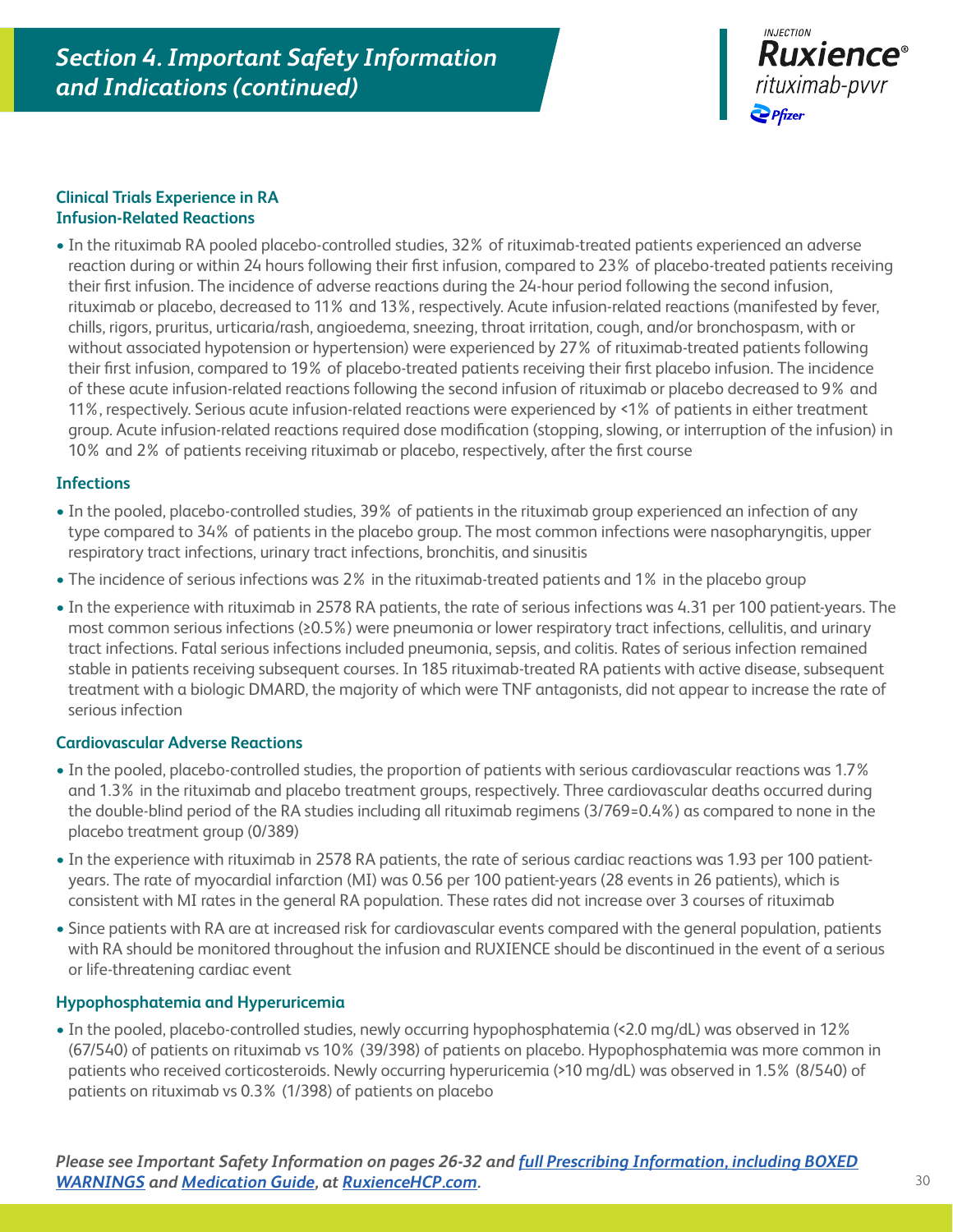

### **Retreatment in Patients With RA**

- In the experience with rituximab in RA patients, 2578 patients have been exposed to rituximab and have received up to 10 courses of rituximab in RA clinical trials, with 1890, 1043, and 425 patients having received at least 2, 3, and 4 courses, respectively. Most of the patients who received additional courses did so 24 weeks or more after the previous course and none were retreated sooner than 16 weeks. The rates and types of adverse reactions reported for subsequent courses of rituximab were similar to rates and types seen for a single course of rituximab
- In RA Study 2, where all patients initially received rituximab, the safety profile of patients who were retreated with rituximab was similar to those who were retreated with placebo

### **Immunogenicity**

• A total of 273/2578 (11%) patients with RA tested positive for antirituximab antibodies at any time after receiving rituximab. Antirituximab antibody positivity was not associated with increased rates of infusion-related reactions or other adverse events. Upon further treatment, the proportions of patients with infusion-related reactions were similar between antirituximab antibody–positive and –negative patients, and most reactions were mild to moderate. Four antirituximab antibody–positive patients had serious infusion-related reactions, and the temporal relationship between antirituximab antibody positivity and infusion-related reaction was variable

### **Clinical Trials Experience in GPA and MPA**

• Adverse reactions reported in ≥15% of rituximab-treated patients were infections, nausea, diarrhea, headache, muscle spasms, anemia, and peripheral edema (other important adverse reactions include infusion-related reactions)

### **Induction Treatment of Patients With Active GPA/MPA (GPA/MPA Study 1) Infusion-Related Reactions**

• In GPA/MPA Study 1, 12% vs 11% (rituximab-treated vs cyclophosphamide-treated, respectively) of patients experienced at least one infusion-related reaction. Infusion-related reactions included cytokine release syndrome, flushing, throat irritation, and tremor. In the rituximab group, the proportion of patients experiencing an infusion reaction was 12%, 5%, 4%, and 1% following the first, second, third, and fourth infusions, respectively. Patients were premedicated with antihistamine and acetaminophen before each rituximab infusion and were on background oral corticosteroids, which may have mitigated or masked an infusion-related reaction; however, there is insufficient evidence to determine whether premedication diminishes the frequency or severity of infusion-related reactions

### **Infections**

• In GPA/MPA Study 1, 62% vs 47% (rituximab-treated vs cyclophosphamide-treated, respectively) of patients experienced an infection by month 6. The most common infections in the rituximab group were upper respiratory tract infections, urinary tract infections, and herpes zoster. The incidence of serious infections was 11% vs 10% (rituximabtreated vs cyclophosphamide-treated, respectively), with rates of approximately 25 and 28 per 100 patient-years, respectively. The most common serious infection was pneumonia

#### **Hypogammaglobulinemia**

• Hypogammaglobulinemia (IgA, IgG, or IgM below the lower limit of normal) has been observed in patients with GPA and MPA treated with rituximab in GPA/MPA Study 1. At 6 months, in the rituximab group, 27%, 58%, and 51% of patients with normal immunoglobulin levels at baseline had low IgA, IgG, and IgM levels, respectively, compared to 25%, 50%, and 46% in the cyclophosphamide group

### **Immunogenicity**

• A total of 23/99 (23%) rituximab-treated adult patients with GPA or MPA tested positive for antirituximab antibodies by 18 months in GPA/MPA Study 1. The clinical relevance of antirituximab antibody formation in rituximab-treated adult patients is unclear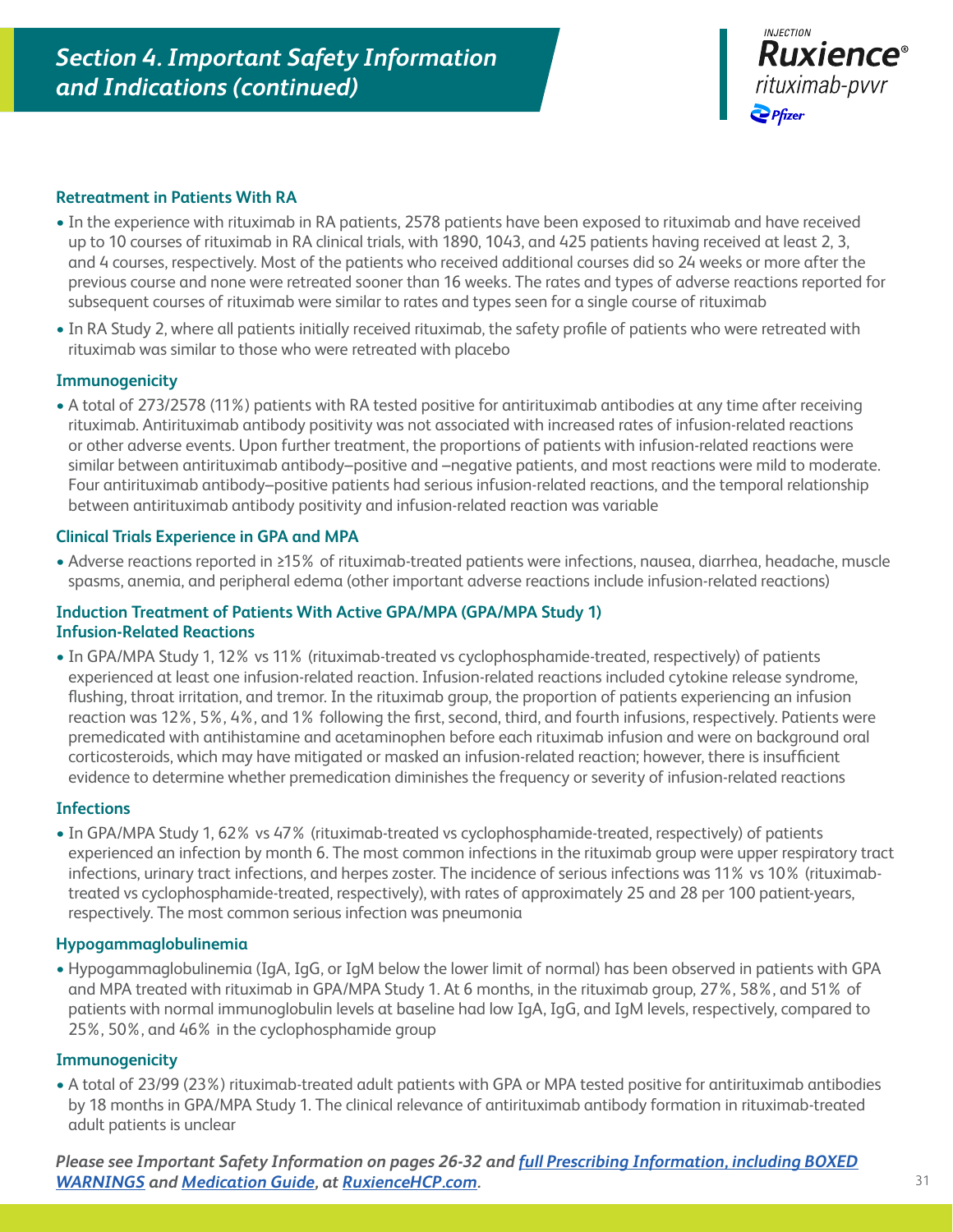

### **Treatment of Patients With GPA/MPA Who Have Achieved Disease Control With Induction Treatment (GPA/MPA Study 2)**

• In GPA/MPA Study 2, the safety profile was consistent with the known safety profile of rituximab in immunologic indications

### **Infusion-Related Reactions (IRR)**

• In GPA/MPA Study 2, 7/57 (12%) patients in the non-US-licensed approved rituximab arm reported infusion-related reactions. The incidence of IRR symptoms was highest during or after the first infusion (9%) and decreased with subsequent infusions (<4%). One patient had 2 serious IRRs; 2 IRRs led to a dose modification; and no IRRs were severe, fatal, or led to withdrawal from the study

### **Infections**

• In GPA/MPA Study 2, 30/57 (53%) patients in the non-US-licensed approved rituximab arm and 33/58 (57%) in the azathioprine arm reported infections. The incidence of all-grade infections was similar between the arms. The incidence of serious infections was similar in both arms (12%). The most commonly reported serious infection in the group was mild or moderate bronchitis

### **INDICATIONS**

- Non-Hodgkin's Lymphoma (NHL) RUXIENCE® (rituximab-pvvr) is indicated for the treatment of adult patients with:
	- Relapsed or refractory, low-grade or follicular, CD20-positive, B-cell NHL as a single agent
	- Previously untreated follicular, CD20-positive, B-cell NHL in combination with first-line chemotherapy and, in patients achieving a complete or partial response to a rituximab product in combination with chemotherapy, as single-agent maintenance therapy
	- Non-progressing (including stable disease), low-grade, CD20-positive, B-cell NHL, as a single agent after first-line cyclophosphamide, vincristine, and prednisone (CVP) chemotherapy
	- Previously untreated diffuse large B-cell, CD20-positive NHL in combination with cyclophosphamide, doxorubicin, vincristine, prednisone (CHOP) or other anthracycline-based chemotherapy regimens
- Chronic Lymphocytic Leukemia (CLL)
	- In combination with fludarabine and cyclophosphamide (FC), for the treatment of adult patients with previously untreated and previously treated CD20-positive CLL
- Rheumatoid Arthritis (RA)
	- In combination with methotrexate (MTX), for the treatment of adult patients with moderately to severely active RA who have had an inadequate response to one or more tumor necrosis factor (TNF) antagonist therapies
- Granulomatosis with Polyangiitis (GPA) (Wegener's Granulomatosis) and Microscopic Polyangiitis (MPA) in adult patients in combination with glucocorticoids

### **Attention Healthcare Provider: Provide Medication Guide to patients prior to RUXIENCE infusion and advise patients to read guide.**

To report SUSPECTED ADVERSE REACTIONS, contact Pfizer Inc. at 1-800-438-1985 or FDA at 1-800-FDA-1088 or [www.fda.gov/MedWatch.](http://www.fda.gov/MedWatch)